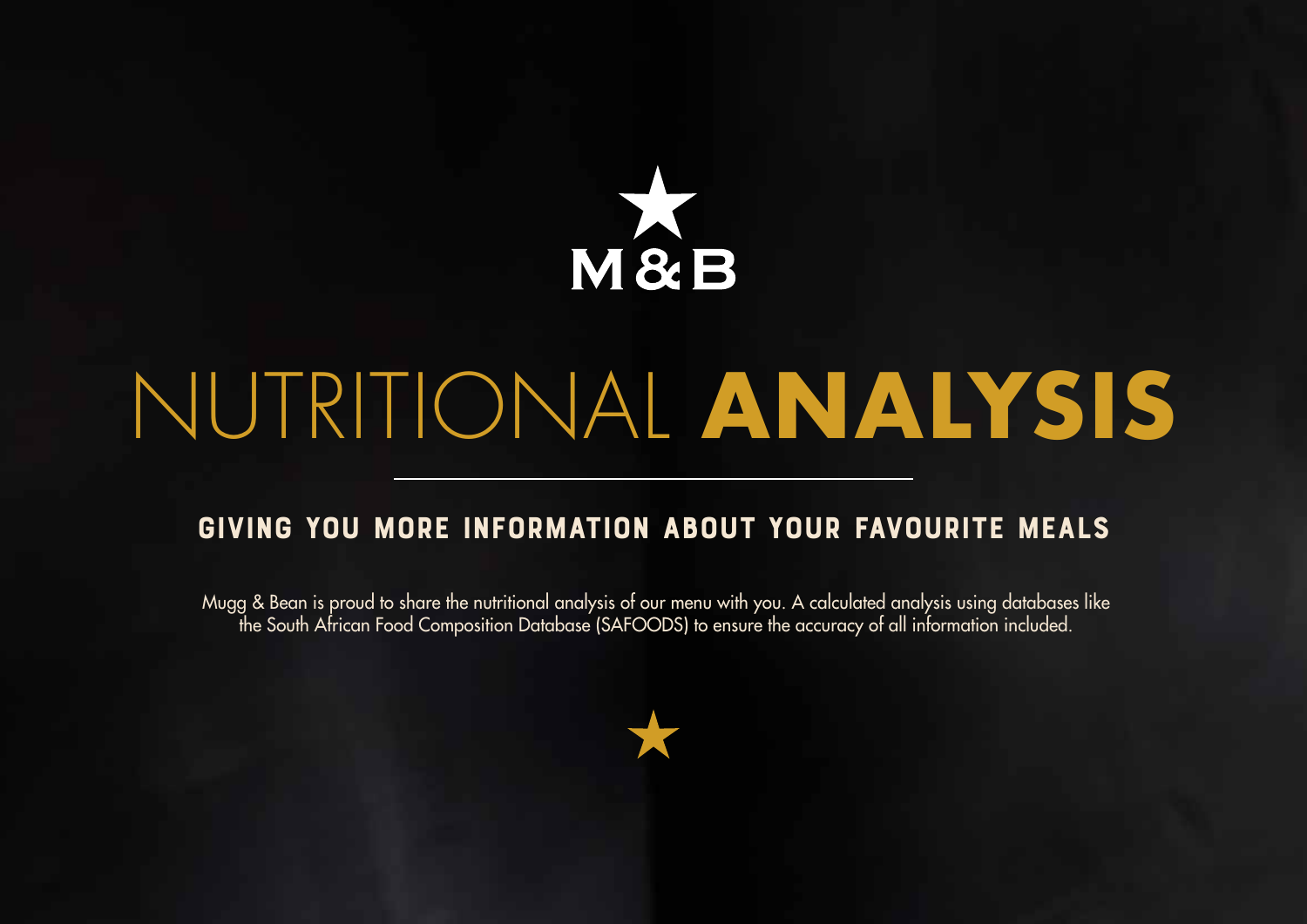## **ENERGY**

All energy required by the body must be supplied by food and beverage intake. Recommended energy intakes vary according to gender, age and activity. The total food energy intake should, however, facilitate healthy growth and development, the body's many functions and healthy physical activity.

Carbohydrates, proteins and fats are all energy-providing nutrients. Note that our major source of energy should come from carbohydrates; however, our bodies need protein and energy from fat for good health.

The unit for measuring energy is the kilojoule (kJ) or the kilocalorie (kCal).

### **CARBOHYDRATES**

Carbohydrates are our bodies' preferred source of energy. For meals to be high in carbohydrates, they must have at least 13g of carbohydrates per 100g serving.

## Dietary Fibre

Dietary fibre is also referred to as roughage and is generally of plant origin. It is an essential part of any diet, adds bulk to foods, slows down your digestion and helps you feel satisfied. It also keeps your tummy healthy and regular.

Foods high in fibre usually require a bit more chewing, contribute to satiation, and promote better dental health. If your meal has three (3)# or more grams of fibre for every 100g serving, it's a good source of fibre.

#### **PROTEINS**

Proteins are made up of amino acids and their function is to help build, maintain and repair body tissue. Amino acids are the basic building blocks of enzymes, hormones, proteins and body tissue.

Sources of protein in food include meat, poultry, fish, eggs, milk, cheese, yoghurt, soya, legumes (e.g. dried beans, split peas, lentils and chickpeas), seeds and nuts. Grain products and numerous vegetables also supply small amounts of protein.

All protein is made up of amino acids. The body needs 22 amino acids, of which 8 are essential, meaning they cannot be manufactured by the body and need to be supplemented through diet. Protein quality depends on the amount of essential amino acids contained in a meal. Foods derived from animals (e.g. fish, poultry, meat, egg and milk) are high-quality proteins and contain all the essential amino acids.

All plant foods, except for soya and quinoa, are incomplete proteins as they lack sufficient amounts of one or more of the essential amino acids. Interesting to note: if two incomplete proteins are properly combined, they become complementary proteins and make up a complete protein.

## Total Fat

Fat is a concentrated source of energy. Fats have various functions in the body:

- Protecting the body's organs and nerves from injury by holding them in position
- For insulation and helping to maintain body temperature
- Supplying the essential fat-soluble vitamins A, D, E and K • Transporting and absorbing fat-soluble vitamins
- Delaying the emptying time of the stomach
- Adding to the taste and palatability of the diet

#### (a) POLYUNSATURATED FAT

A beneficial fat that is found primarily in plant foods (e.g. sunflower oil).

#### (b) MONOUNSATURATED FAT

A beneficial fat that is also found primarily in plant foods. They are usually liquid at room temperature (e.g. olive oil).

#### (c) SATURATED FAT

Saturated fat is usually solid at room temperature. Found mostly in foods derived from animals, such as fatty meat, poultry skin and full-cream dairy products. It can increase your LDL (bad) cholesterol levels which may increase your risk of heart disease. It is advisable to limit your intake of saturated fat.

#### (d) TRANS FAT

Trans fats have been associated with an increase in bad cholesterol and a simultaneous decrease in good cholesterol in the body. Because of this, food manufacturers have endeavoured to lower trans fats in foods. It is advisable to limit your intake of trans fat.

### WHY THAT MATTERS

Hydrogenated fats are formed when food manufacturers add hydrogen atoms to unsaturated fats to make them more saturated, more solid, and shelf-stable. This raises your body's bad cholesterol and lowers the good cholesterol.

#### **CHOLESTEROL**

When you eat too many foods that are high in saturated fats and cholesterol (mostly animal products) it can make your blood cholesterol levels rise. A high intake of saturated fat, trans fat and cholesterol in food can raise your bad blood cholesterol

#### Sodium

Sodium is an essential mineral that stabilises your body fluids. Sodium is found in table salt and in many processed foods.

The recommended table salt intake is no more than 5g (1 teaspoon of salt/day) or 2,400mg of sodium/day.

### The Importance of Portion Size

As we get older, our perception of what constitutes a healthy portion of food slowly increases. As a result, we eat more. Increasing one's portion size is one of the most common ways extra kilojoules sneak into our diet, because often we don't realise we are actually eating more than we should. When you feel your portion is too big, try save the rest for later.

kJ = Kilojoules  $G = GRAMS$ Carbs = Carbohydrates Ttl fat = Total Fat SAT FAT = SATURATED FAT Ttl Sodium = Total Sodium



#### *1. Enjoy a variety of foods*

*2. Drink lots of clean water*

- *3. Make starchy food part of most meals*
- *4. Eat plenty of vegetables and fruit every day*
- *5. Eat dry beans, split beans, lentils and soya regularly*
- *6. Fish, chicken, lean meat or eggs could be eaten daily*
- *7. Have milk, maas or yoghurt every day*
- *8. Use fat sparingly and choose vegetable oils rather than hard fat*
- *9. Use salt, and foods high in salt, sparingly*
- *10. Use sugar, and food and drinks high in sugar, sparingly*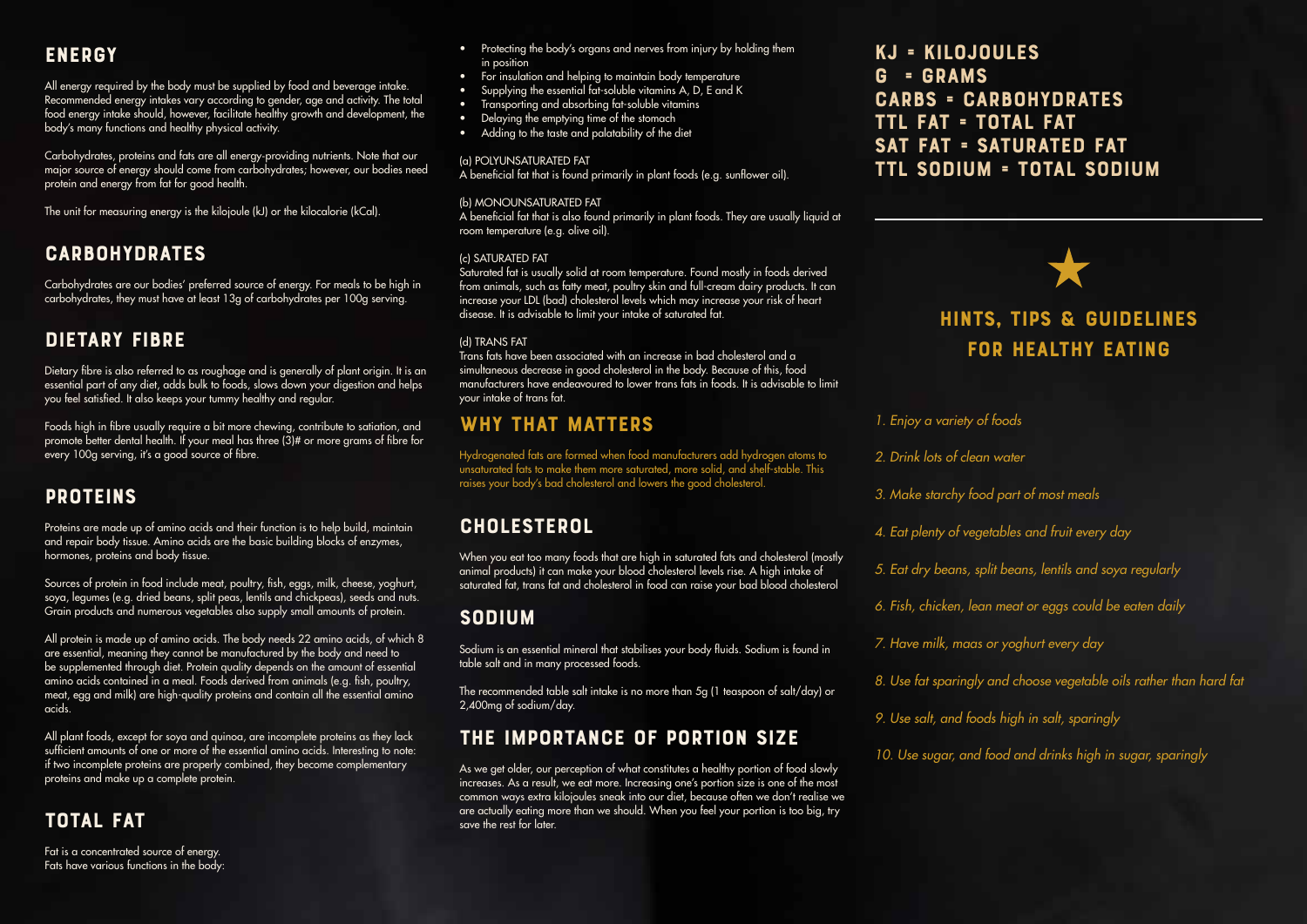# FRESHLY PREPARED JUST FOR YOU

We've gone the extra mile to provide you with your familiar favourites, as well as new seasonal dishes. We take flavour inspiration from around the world & generously stack each plate with fresh ingredients of the highest quality, so that you always enjoy the taste of more.

We are proud of our South African heritage & we source over 90% of our ingredients from local farming communities & suppliers. It's the right thing to do.

When it comes to decadent treats, we've been freshly baking every cake, muffin, tart, & cookie from scratch in each of our restaurants, since day one. Some of our recipes have remained the same for years, because there's no point in meddling with perfection.

You'll notice the difference in our coffee, sourced from the best coffee-growing regions in the world & locally roasted to perfection. It's also in the way we leave the skin on your fries & use free-range eggs in all our meals & freshly baked treats.

We know everything tastes better this way, & we'll continue doing it like this, just for you.

Use these icons to find a meal that suits your preferences & dietary requirements.

V Lacto-ovo vegetarian: includes dairy products & or eggs VN No use of, or containing any animal products **W** Discovery Vitality HealthyDining LC Lower in carbohydrates **NEW** New products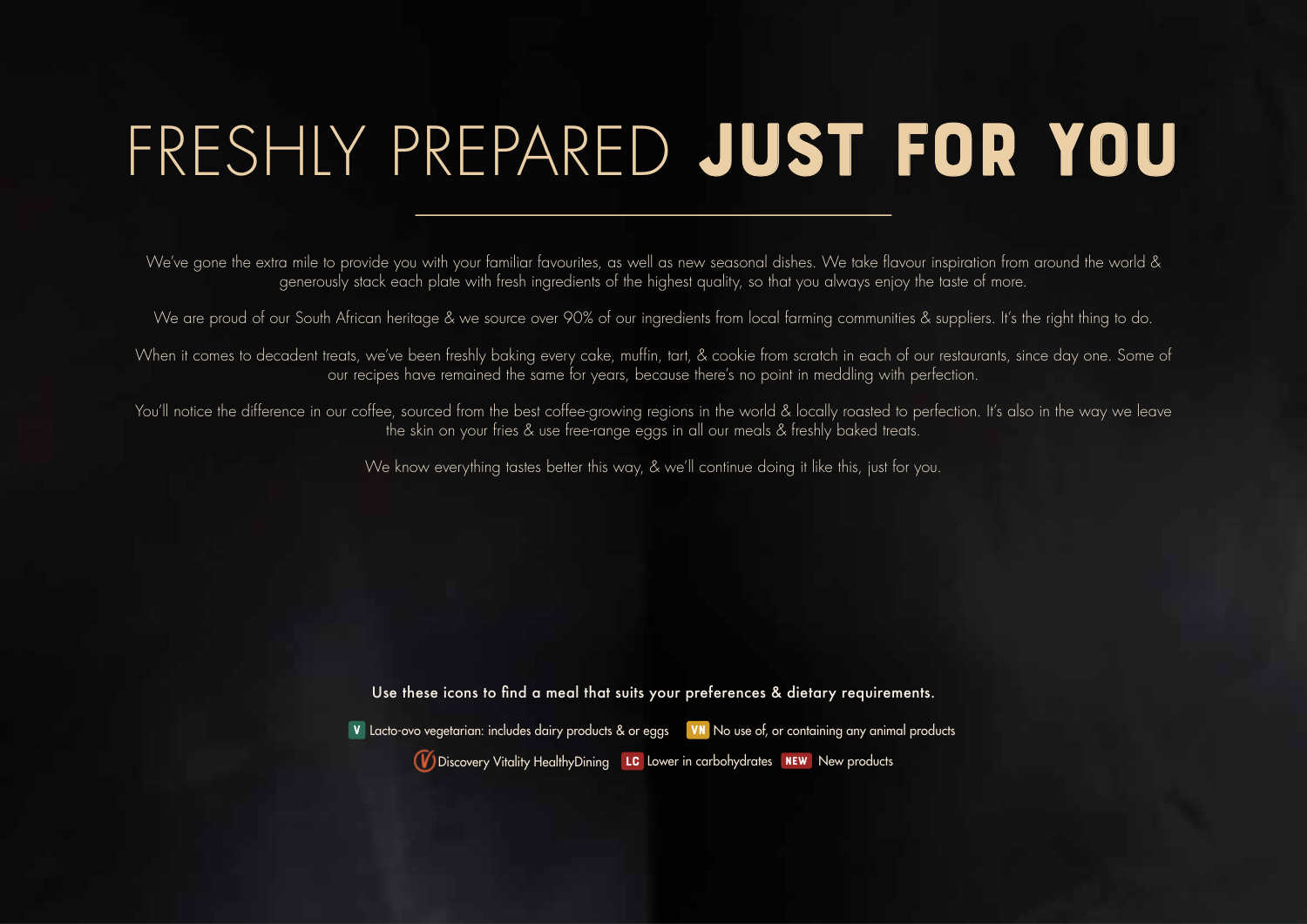|                                                                       | <b>ENERGY</b><br>(kJ) | <b>PROTEIN</b><br>(g) | <b>CARBS</b><br>(g) | <b>FAT</b><br>(g) | <b>TOTAL</b><br>FIBRE (g) | <b>TOTAL</b><br><b>SODIUM</b><br>(mg) | <b>GLUTEN</b> | <b>WHEAT</b> | <b>COW'S</b><br><b>MILK</b> | <b>SOYA</b> | <b>EGG</b>  | <b>NUTS</b> | <b>SULPHATES</b> | <b>SESAME</b> |
|-----------------------------------------------------------------------|-----------------------|-----------------------|---------------------|-------------------|---------------------------|---------------------------------------|---------------|--------------|-----------------------------|-------------|-------------|-------------|------------------|---------------|
| <b>THE ROASTERY &amp; HOT BEVERAGES - SUGAR CALCULATED SEPARATELY</b> |                       |                       |                     |                   |                           |                                       |               |              |                             |             |             |             |                  |               |
| <b>Americano (Almond Milk)</b>                                        | 27                    | $\circ$               | $\circ$             | $\mathbf{1}$      | $\circ$                   | 35                                    |               |              |                             |             |             | $\mathsf X$ |                  |               |
| <b>Americano (Full Cream Milk)</b>                                    | 151                   | $\overline{2}$        | $\overline{2}$      | $\overline{2}$    | $\overline{\phantom{a}}$  | 26                                    |               |              | $\mathsf X$                 |             |             |             |                  |               |
| <b>Americano (Soy Milk)</b>                                           | 114                   | $\overline{2}$        | 3                   | $\overline{1}$    | $\mathbf{1}$              | $\overline{2}$                        |               |              |                             | $\mathsf X$ |             |             |                  |               |
| <b>Caffè Crème (Fresh Cream)</b>                                      | 736                   | $\mathbf{1}$          | $\mathbf{1}$        | 19                | $\overline{\phantom{a}}$  | 14                                    |               |              | $\mathsf X$                 |             |             |             |                  |               |
| <b>Cappuccino Easy (Almond Milk)</b>                                  | 90                    | $\mathbf{1}$          | $\mathbf{1}$        | $\overline{2}$    | $\circ$                   | 120                                   |               |              |                             |             |             | $\mathsf X$ |                  |               |
| <b>Cappuccino Easy (Full Cream Milk)</b>                              | 479                   | 5                     | 8                   | 6                 | $\overline{\phantom{a}}$  | 70                                    |               |              | $\mathsf X$                 |             |             |             |                  |               |
| <b>Cappuccino Easy (Soy Milk)</b>                                     | 386                   | 6                     | 10                  | 3                 | $\overline{4}$            | $5\overline{)}$                       |               |              |                             | $\mathsf X$ |             |             |                  |               |
| <b>Cappuccino Serious (Almond Milk)</b>                               | 142                   | $\mathbf{1}$          | $\mathbf{1}$        | 3                 | $\mathbf{1}$              | 191                                   |               |              |                             |             |             | $\mathsf X$ |                  |               |
| <b>Cappuccino Serious (Full Cream Milk)</b>                           | 760                   | 9                     | 13                  | 10                | $\overline{\phantom{a}}$  | 111                                   |               |              | $\mathsf X$                 |             |             |             |                  |               |
| <b>Cappuccino Serious (Soy Milk)</b>                                  | 613                   | 9                     | 16                  | $5\overline{)}$   | 6                         | $8\phantom{1}$                        |               |              |                             | $\mathsf X$ |             |             |                  |               |
| Caribbean Caffè Mocha (Almond Milk)                                   | 617                   | 3                     | 19                  | $\overline{7}$    | $\mathbf{1}$              | 248                                   | $\mathsf X$   |              | $\mathsf X$                 |             |             | $\mathsf X$ |                  |               |
| Caribbean Caffè Mocha (Full Cream Milk)                               | 1,257                 | 11                    | 32                  | 15                | $\overline{\phantom{a}}$  | 165                                   | $\mathsf X$   |              | $\mathsf X$                 |             |             |             |                  |               |
| Caribbean Caffè Mocha (Soy Milk)                                      | 1,105                 | 11                    | 35                  | 9                 | $\overline{7}$            | 58                                    | $\mathsf X$   |              | $\mathsf X$                 | $\mathsf X$ |             |             |                  |               |
| <b>Cinnamon Pancake</b>                                               | 1,777                 | 11                    | 67                  | 12                | $\mathbf{1}$              | 159                                   | $\mathsf X$   | $\mathsf X$  | $\mathsf X$                 | $\mathsf X$ | $\mathsf X$ |             |                  |               |
| <b>Classic Caffè Mocha (Almond Milk)</b>                              | 619                   | 3                     | 22                  | $\overline{7}$    | 6                         | 181                                   |               |              | $\mathsf X$                 |             |             | $\mathsf X$ |                  |               |
| <b>Classic Caffè Mocha (Full Cream Milk)</b>                          | 1,190                 | 10                    | 34                  | 14                | $\overline{5}$            | 107                                   |               |              | $\mathsf X$                 |             |             |             |                  |               |
| <b>Classic Caffè Mocha (Soy Milk)</b>                                 | 1,054                 | 10                    | 36                  | 9                 | 11                        | 12                                    |               |              | $\mathsf X$                 | $\mathsf X$ |             |             |                  |               |
| <b>Classic Latte (Almond Milk)</b>                                    | 1,410                 | $18\,$                | $\mathbf{1}$        | 23                |                           |                                       |               |              |                             |             |             | $\mathsf x$ |                  |               |
| <b>Classic Latte (Full Cream Milk)</b>                                | 705                   | $\circ$               | 12                  | 12                | $\sqrt{5}$                | 107                                   |               |              | $\mathsf X$                 |             |             |             |                  |               |
| <b>Classic Latte (Soy Milk)</b>                                       | 569                   | 9                     | 15                  | $\overline{7}$    | $11\,$                    | 12                                    |               |              |                             | $\mathsf X$ |             |             |                  |               |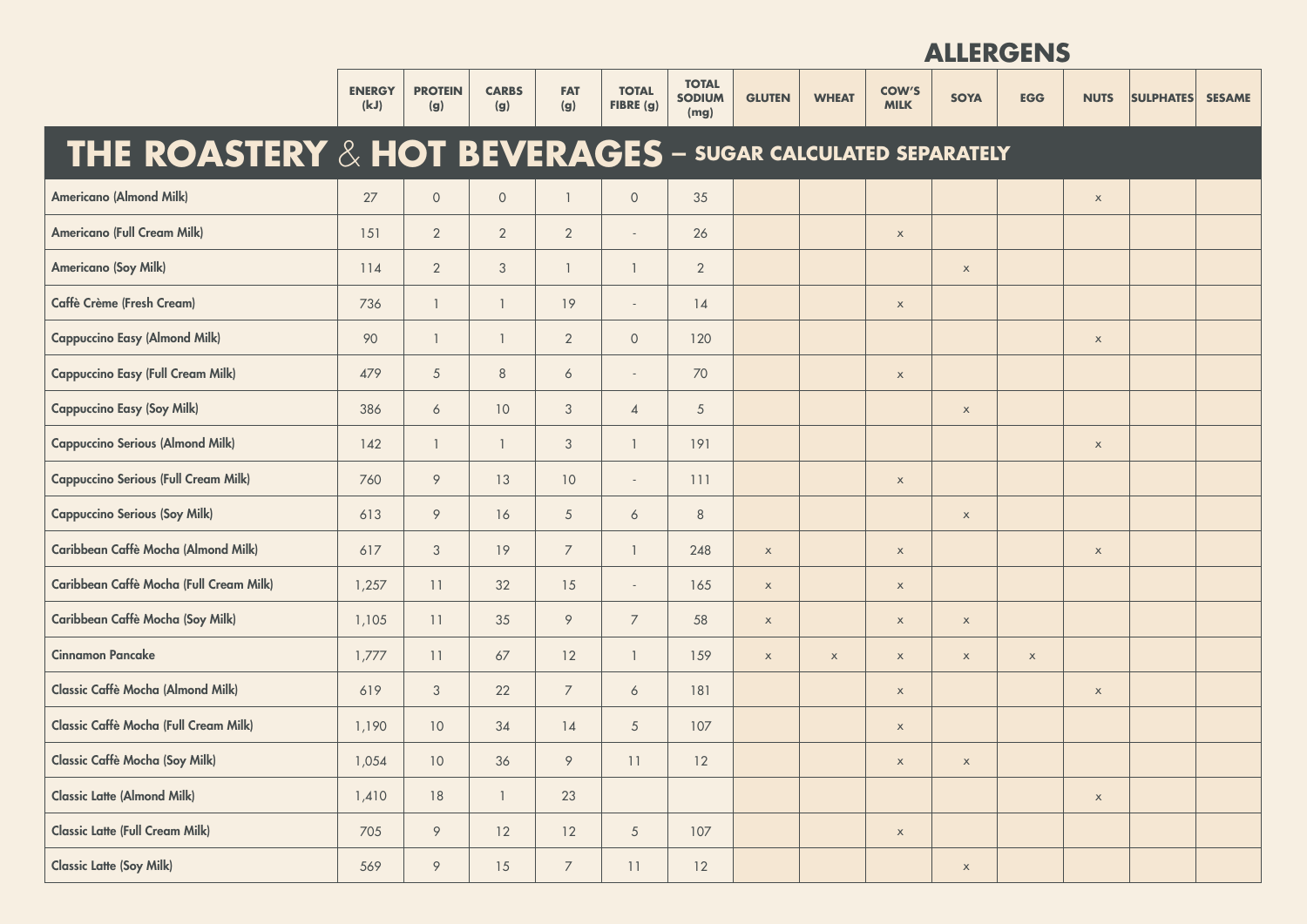| <b>Doppio Espresso</b>                                 | $\mathbf{1}$ | $\mathsf{O}\xspace$ | $\sim$         | $\circ$        | $\overline{\phantom{a}}$ | $\overline{\phantom{a}}$ |                       |                           |                       |             |  |
|--------------------------------------------------------|--------------|---------------------|----------------|----------------|--------------------------|--------------------------|-----------------------|---------------------------|-----------------------|-------------|--|
| Espresso                                               | $\mathbf{1}$ | $\mathsf{O}\xspace$ | $\sim$         | $\circ$        |                          |                          |                       |                           |                       |             |  |
| Filter Coffee - Brazil Single Origin (Almond Milk)     | 31           | $\circ$             | $\overline{1}$ | 11             |                          | 35                       |                       |                           |                       | $\mathsf X$ |  |
| Filter Coffee - Brazil Single Origin (Full Cream Milk) | 151          | $\overline{2}$      | $\overline{2}$ | $\overline{2}$ | $\overline{\phantom{a}}$ | 26                       |                       | $\mathsf X$               |                       |             |  |
| Filter Coffee - Brazil Single Origin (Soy Milk)        | 118          | $\overline{2}$      | $\sqrt{3}$     | 11             | $\overline{\phantom{a}}$ | $\overline{2}$           |                       |                           | $\mathsf X$           |             |  |
| Filter Coffee - House Blend (Almond Milk)              | 31           | $\mathsf{O}\xspace$ | $\mathbf{1}$   | 11             |                          | 35                       |                       |                           |                       | $\mathsf X$ |  |
| Filter Coffee - House Blend (Full Cream Milk)          | 151          | $\overline{2}$      | $\overline{2}$ | $\overline{2}$ | $\overline{\phantom{a}}$ | 26                       |                       | $\boldsymbol{\mathsf{X}}$ |                       |             |  |
| Filter Coffee - House Blend (Soy Milk)                 | 118          | $\overline{2}$      | $\sqrt{3}$     | 11             | $\overline{\phantom{a}}$ | $\overline{2}$           |                       |                           | $\mathsf X$           |             |  |
| Filter Coffee - Mocca Java (Almond Milk)               | 31           | $\circ$             | $\mathbf{1}$   | 11             |                          | 35                       |                       |                           |                       | $\mathsf X$ |  |
| Filter Coffee - Mocca Java (Full Cream Milk)           | 151          | $\overline{2}$      | $\overline{2}$ | $\overline{2}$ | $\overline{\phantom{a}}$ | 26                       |                       | $\mathsf X$               |                       |             |  |
| Filter Coffee - Mocca Java (Soy Milk)                  | 118          | $\overline{2}$      | $\mathcal{S}$  | 11             | $\overline{\phantom{a}}$ | $\overline{2}$           |                       |                           | $\mathsf X$           |             |  |
| <b>Flat White (Almond Milk)</b>                        | 74           | $\mathbf{1}$        | $\mathbf{1}$   | $\mathbf{1}$   | $\circ$                  | 99                       |                       |                           |                       | $\mathsf X$ |  |
| <b>Flat White (Full Cream Milk)</b>                    | 394          | $\overline{4}$      | $\overline{7}$ | $\mathfrak{S}$ | $\sim$                   | 58                       |                       | $\mathsf X$               |                       |             |  |
| <b>Flat White (Soy Milk)</b>                           | 318          | $\sqrt{5}$          | $\,8\,$        | $\sqrt{3}$     | $\mathfrak{Z}$           | $\overline{4}$           |                       |                           | $\mathsf X$           |             |  |
| Hot Chocolate (Almond Milk)                            | 826          | $\overline{2}$      | 31             | $\overline{7}$ | $\mathbf{1}$             | 198                      | $\Pi \sqsubseteq \Pi$ | $\mathsf X$               | $\Pi \sqsubseteq \Pi$ | $\mathsf X$ |  |
| Hot Chocolate (Full Cream Milk)                        | 1,466        | 10                  | 44             | 14             | $\overline{\phantom{a}}$ | 115                      | $\Pi \sqsubseteq \Pi$ | $\mathsf X$               | $\Pi \sqsubseteq \Pi$ |             |  |
| <b>Hot Chocolate (Soy Milk)</b>                        | 1,313        | 10                  | 47             | 9              | $\overline{7}$           | $8\phantom{1}$           | $\Pi \sqsubseteq \Pi$ | $\mathsf X$               | $\mathsf X$           |             |  |
| <b>Hot Salted Caramel (Almond Milk)</b>                | 864          | $\overline{2}$      | 36             | 6              | $\mathbf{1}$             | 214                      |                       | $\mathsf X$               |                       | $\mathsf X$ |  |
| <b>Hot Salted Caramel (Full Cream Milk)</b>            | 1,550        | 10                  | 49             | 14             | $\overline{\phantom{a}}$ | 125                      |                       | $\mathsf X$               |                       |             |  |
| <b>Hot Salted Caramel (Soy Milk)</b>                   | 1,386        | 11                  | 52             | $\,8\,$        | $\overline{7}$           | 10                       |                       | $\mathsf X$               | $\mathsf X$           |             |  |
| Matcha Latte (Almond Milk)                             | 821          | $\overline{4}$      | $26\,$         | $\,8\,$        | $\overline{2}$           | 343                      |                       | $\mathsf X$               |                       | $\mathsf x$ |  |
| Matcha Latte (Full Cream Milk)                         | 1,364        | 11                  | $37\,$         | 14             | $\mathbf{1}$             | 246                      |                       | $\mathsf X$               |                       |             |  |
| Matcha Latte (Soy Milk)                                | 1,309        | 12                  | 42             | 10             | $\overline{7}$           | 153                      |                       | $\mathsf X$               | $\mathsf X$           |             |  |
| <b>Red Cappuccino Easy (Almond Milk)</b>               | 105          | $\mathbf{1}$        | $\mathbf{1}$   | $\overline{2}$ | $\mathbf{1}$             | 142                      |                       |                           |                       | $\mathsf X$ |  |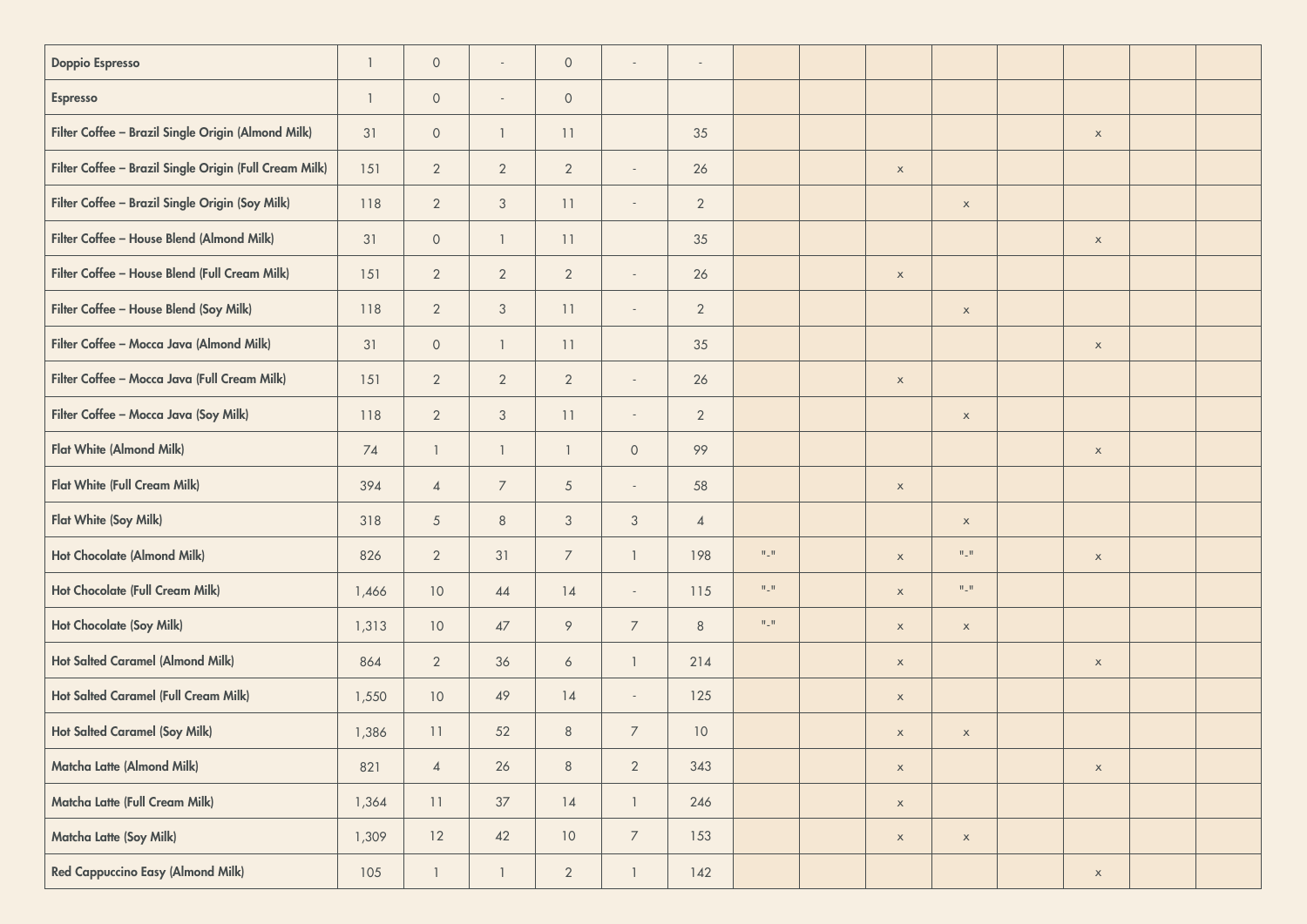| <b>Red Cappuccino Easy (Full Cream Milk)</b> | 562   | 6                        | 10 <sup>°</sup>          | $\,8\,$                  | $\sim$                   | 82             |  | $\mathsf{x}$              |              |                           |  |
|----------------------------------------------|-------|--------------------------|--------------------------|--------------------------|--------------------------|----------------|--|---------------------------|--------------|---------------------------|--|
| <b>Red Cappuccino Easy (Soy Milk)</b>        | 544   | $\,8\,$                  | 14                       | $\overline{4}$           | 6                        | $\overline{7}$ |  |                           | $\mathsf X$  |                           |  |
| <b>Red Cappuccino Serious (Almond Milk)</b>  | 158   |                          |                          | 3                        |                          | 213            |  |                           |              | $\boldsymbol{\mathsf{X}}$ |  |
| Red Cappuccino Serious (Full Cream Milk)     | 844   | 10                       | 15                       | 11                       | $\sim$                   | 124            |  | $\boldsymbol{\mathsf{X}}$ |              |                           |  |
| <b>Red Cappuccino Serious (Soy Milk)</b>     | 681   | 10                       | 18                       | $\overline{5}$           | $\overline{7}$           | 9              |  |                           | $\mathsf X$  |                           |  |
| <b>Red Espresso</b>                          |       | $\circ$                  | $\overline{\phantom{a}}$ | $\circ$                  | $\sim$                   | $\sim$         |  |                           |              |                           |  |
| Vegan Hot Chocolate (Almond Milk)            | 800   | $\overline{2}$           | 36                       | $\overline{5}$           | $\overline{2}$           | 255            |  |                           |              | $\mathsf{x}$              |  |
| Vegan Hot Chocolate (Soy Milk)               | 1,285 | 10                       | 51                       | $\overline{7}$           | $\mathcal{S}$            | 199            |  |                           | $\mathsf{x}$ |                           |  |
| Hazelnut Syrup (100ml)                       | 1,362 | $\sim$                   | 80                       | $\overline{\phantom{a}}$ | $\overline{\phantom{a}}$ | $\overline{7}$ |  |                           |              | $\times$                  |  |
| <b>White Sugar (1 Each)</b>                  | 85    | $\sim$                   | $\sqrt{5}$               | $\overline{\phantom{a}}$ | $\overline{\phantom{a}}$ | $\sim$         |  |                           |              |                           |  |
| <b>Brown Sugar (1 Each)</b>                  | 85    | $\overline{\phantom{a}}$ | $\sqrt{5}$               | $\overline{\phantom{a}}$ | $\overline{\phantom{a}}$ | $\sim$         |  |                           |              |                           |  |

|                                                                                                        | <b>ENERGY</b><br>(kJ) | <b>PROTEIN</b><br>(g) | <b>CARBS</b><br>(g) | <b>FAT</b><br>(g) | <b>TOTAL</b><br>FIBRE(g) | <b>TOTAL</b><br><b>SODIUM</b><br>(mg) | <b>GLUTEN</b>             | <b>WHEAT</b>              | <b>COW'S</b><br><b>MILK</b> | <b>SOYA</b>  | <b>EGG</b>                | <b>NUTS</b> | <b>SULPHATES</b>          | <b>SESAME</b> |
|--------------------------------------------------------------------------------------------------------|-----------------------|-----------------------|---------------------|-------------------|--------------------------|---------------------------------------|---------------------------|---------------------------|-----------------------------|--------------|---------------------------|-------------|---------------------------|---------------|
| $\mathbf{B}\mathbf{REAKFAST}\ \&\ \mathbf{BRUNCH}\ -\ \mathbf{TOAST\ CALCULATED}\ \mathbf{SEPARATELY}$ |                       |                       |                     |                   |                          |                                       |                           |                           |                             |              |                           |             |                           |               |
| <b>All American Breakfast</b>                                                                          | 7,468                 | 57                    | 53                  | 148               | 6                        | ,483                                  | $\boldsymbol{\mathsf{X}}$ | $\boldsymbol{\mathsf{X}}$ | $\mathsf X$                 |              | $\times$                  |             | $\boldsymbol{\mathsf{X}}$ |               |
| All American Breakfast (Halaal)                                                                        | 7,428                 | 51                    | 53                  | 150               | 6                        | 2,351                                 | $\boldsymbol{\mathsf{X}}$ | $\mathsf{x}$              | $\mathsf X$                 |              | $\times$                  |             | $\times$                  |               |
| <b>Avo On Toast [Vitality]</b>                                                                         | 620                   | $\overline{2}$        | 6                   | 14                | $\overline{4}$           | 9                                     |                           |                           |                             |              |                           |             |                           | $\times$      |
| <b>Big Ben Eggs Benedict</b>                                                                           | 5,585                 | 51                    | 67                  | 103               | 5                        | 892,                                  | $\boldsymbol{\mathsf{X}}$ | $\mathsf{x}$              | $\times$                    | $\mathsf{X}$ | $\times$                  |             |                           |               |
| <b>Big Ben Eggs Benedict (Halaal)</b>                                                                  | 5,593                 | 48                    | 66                  | 105               | 5                        | 2,513                                 | $\boldsymbol{\mathsf{X}}$ | $\mathsf{x}$              | $\mathsf X$                 | $\mathsf X$  | $\boldsymbol{\mathsf{X}}$ |             |                           |               |
| <b>Big Grill Breakfast</b>                                                                             | 6,343                 | 93                    | 45                  | 97                | 3                        | 1,101                                 |                           |                           |                             |              | $\times$                  |             | $\times$                  |               |
| <b>Big Grill Breakfast (Halaal)</b>                                                                    | 6,316                 | 89                    | 45                  | 98                | 3                        | 680,                                  |                           |                           |                             |              | $\times$                  |             | $\times$                  |               |
| <b>Back Bacon &amp; Blueberry Bagel</b>                                                                | 3,664                 | 49                    | 73                  | 41                | 5                        | 732                                   | $\boldsymbol{\mathsf{X}}$ | $\boldsymbol{\mathsf{x}}$ | $\times$                    | $\mathsf X$  | $\times$                  | $\mathsf X$ |                           |               |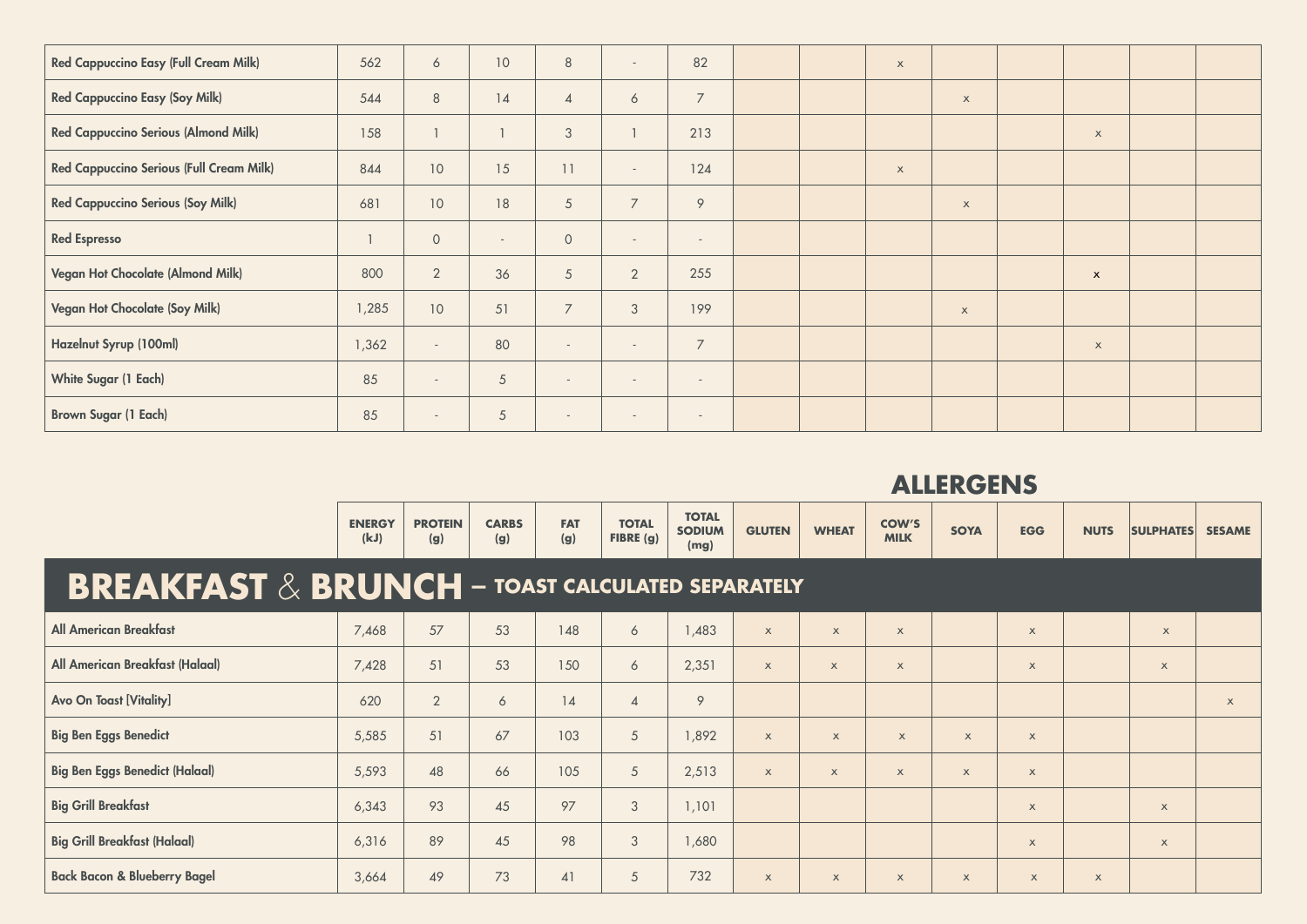| <b>Beef Macon &amp; Blueberry Bagel (Halaal)</b>    | 3,610 | 42              | 73              | 44                       | $\sqrt{5}$          | 1,890          | $\mathsf X$               | $\mathsf X$ | $\mathsf X$ | $\mathsf X$ | $\mathsf X$               | $\boldsymbol{\mathsf{X}}$ |             |                           |
|-----------------------------------------------------|-------|-----------------|-----------------|--------------------------|---------------------|----------------|---------------------------|-------------|-------------|-------------|---------------------------|---------------------------|-------------|---------------------------|
| <b>Breakfast Bagel</b>                              | 3,306 | 40              | 63              | 41                       | $\sqrt{5}$          | 1,133          | $\boldsymbol{\mathsf{X}}$ | $\mathsf X$ | $\mathsf X$ | $\mathsf X$ | $\boldsymbol{\mathsf{X}}$ | $\mathsf X$               | $\mathsf X$ |                           |
| <b>Breakfast Bagel (Halaal)</b>                     | 3,279 | 37              | 63              | 43                       | $\mathfrak{S}$      | 1,712          | $\mathsf X$               | $\mathsf X$ | $\mathsf X$ | $\mathsf X$ | $\mathsf X$               | $\mathsf X$               | $\mathsf X$ |                           |
| <b>Breakfast Bun</b>                                | 2,471 | 36              | 33              | 35                       | 3                   | 639            | $\boldsymbol{\mathsf{X}}$ | $\mathsf X$ | $\mathsf X$ | $\mathsf X$ | $\mathsf X$               |                           | $\mathsf X$ | $\boldsymbol{\mathsf{X}}$ |
| <b>Breakfast Bun (Halaal)</b>                       | 2,445 | 32              | 33              | 36                       | 3                   | 1,218          | $\boldsymbol{\mathsf{X}}$ | $\mathsf X$ | $\mathsf X$ | $\mathsf X$ | $\mathsf X$               |                           | $\mathsf X$ | $\boldsymbol{\mathsf{X}}$ |
| <b>Build Your Own Omelette</b>                      | 1,647 | 15              | $\overline{2}$  | 36                       | $\circ$             | 580            |                           |             | $\mathsf X$ |             | $\mathsf X$               |                           |             |                           |
| <b>Build Your Own Omelette Add-On Back Bacon</b>    | 426   | 17              | $\circ$         | $\mathcal{S}$            | $\circ$             | 39             |                           |             |             |             |                           |                           |             |                           |
| <b>Build Your Own Omelette Add-On Beef Macon</b>    | 400   | $13$            | $\circ$         | $\overline{5}$           | $\circ$             | 618            |                           |             |             |             |                           |                           |             |                           |
| <b>Build Your Own Omelette Add-On Cheddar</b>       | 679   | 10 <sup>°</sup> | $\mathbf{1}$    | $14$                     | $\circ$             | 258            |                           |             | $\mathsf X$ |             |                           |                           |             |                           |
| <b>Build Your Own Omelette Add-On Herb Mushroom</b> | 270   | $\sqrt{3}$      | $\mathfrak{Z}$  | $\overline{5}$           | $\mathbf{1}$        | 185            |                           |             |             |             |                           |                           |             |                           |
| <b>Build Your Own Omelette Add-On Hickory Ham</b>   | 339   | 16              | $\mathbf{1}$    | $\overline{\phantom{a}}$ | $\overline{0}$      | 169            |                           |             |             |             |                           |                           |             |                           |
| <b>Build Your Own Omelette Add-On Mozzarella</b>    | 589   | 12              | $\overline{2}$  | 11                       | $\circ$             | 300            |                           |             | $\mathsf X$ |             |                           |                           |             |                           |
| <b>Build Your Own Omelette Add-On Onion</b>         | 84    | $\overline{1}$  | $5\overline{)}$ | $\circ$                  | $\mathbf{1}$        | $\overline{2}$ |                           |             |             |             |                           |                           |             |                           |
| <b>Build Your Own Omelette Add-On Pastrami</b>      | 492   | 17              | $\circ$         | $\overline{5}$           | $\overline{0}$      | 862            |                           |             |             |             |                           |                           |             |                           |
| <b>Build Your Own Omelette Add-On Tomato</b>        | 67    | $\overline{1}$  | $\mathcal{S}$   | $\circ$                  | $\mathbf{1}$        | 269            |                           |             |             |             |                           |                           |             |                           |
| <b>Build Your Own Omelette Excl Toast</b>           | 1,647 | 15              | $\overline{2}$  | 36                       | $\mathsf{O}\xspace$ | 580            |                           |             | $\mathsf X$ |             | $\mathsf X$               |                           |             |                           |
| <b>California Omelette</b>                          | 4,918 | 52              | 12              | 104                      | $\mathfrak{Z}$      | 1,548          |                           |             | $\mathsf X$ |             | $\mathsf X$               | $\boldsymbol{\mathsf{x}}$ |             |                           |
| <b>California Omelette (Halaal)</b>                 | 4,892 | 49              | 12              | 105                      | $\mathfrak{Z}$      | 2,127          |                           |             | $\mathsf X$ |             | $\mathsf X$               | $\mathsf X$               |             |                           |
| <b>Classic Breakfast</b>                            | 5,775 | 36              | 61              | 110                      | $\sqrt{5}$          | 1,165          |                           |             | $\mathsf X$ |             | $\mathsf X$               |                           |             |                           |
| <b>Classic Breakfast (Halaal)</b>                   | 5,748 | 32              | 61              | 112                      | $\sqrt{5}$          | 1,744          |                           |             | $\mathsf X$ |             | $\mathsf X$               |                           |             |                           |
| <b>Classic Eggs Benedict</b>                        | 4,680 | $27\,$          | $46\,$          | 91                       | $\overline{5}$      | 1,348          | $\mathsf X$               | $\mathsf X$ | $\mathsf x$ | $\mathsf x$ | $\mathsf X$               |                           |             |                           |
| <b>Classic Eggs Benedict (Halaal)</b>               | 4,748 | 30              | $44$            | 92                       | $5\overline{)}$     | 1,431          | $\mathsf X$               | $\mathsf X$ | $\mathsf X$ | $\mathsf X$ | $\mathsf x$               |                           |             |                           |
| <b>Flapjack Stack Choc-Chip</b>                     | 5,571 | $31$            | 214             | 41                       | $\overline{4}$      | 773            | $\mathsf X$               | $\mathsf X$ | $\mathsf X$ | $\mathsf X$ | $\mathsf x$               |                           |             |                           |
| <b>Flapjack Stack Plain</b>                         | 4,578 | 28              | 184             | $27\,$                   | $\mathfrak{Z}$      | 731            | $\mathsf X$               | $\mathsf X$ | $\mathsf X$ |             | $\mathsf X$               |                           |             |                           |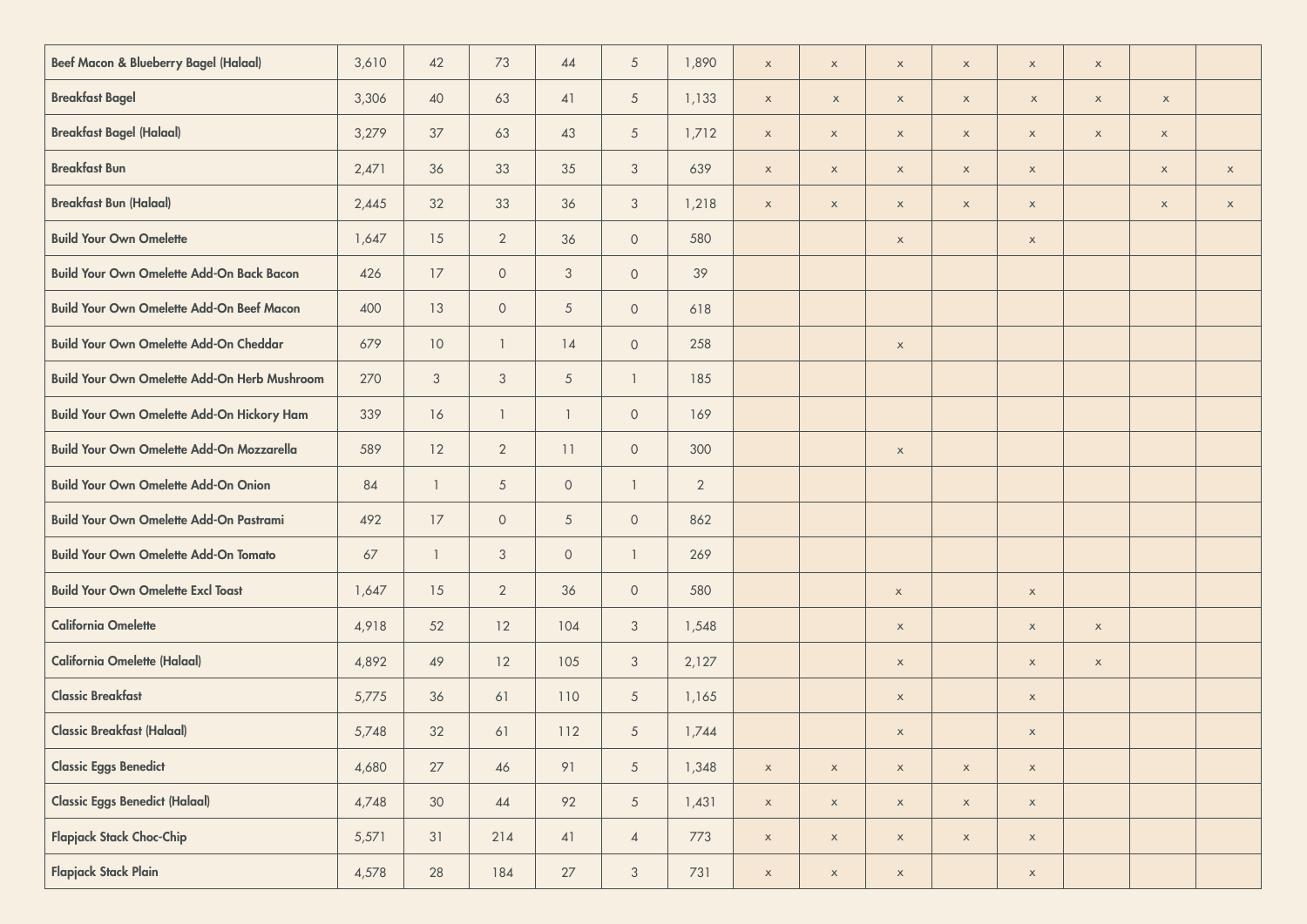| <b>Florentine Eggs Benedict</b>              | 4,596 | 22              | 46                       | 91             | $\ddot{\circ}$  | 1,539 | $\boldsymbol{\mathsf{X}}$ | $\mathsf X$               | $\mathsf X$ | $\mathsf X$ | $\mathsf X$               |             |                           |  |
|----------------------------------------------|-------|-----------------|--------------------------|----------------|-----------------|-------|---------------------------|---------------------------|-------------|-------------|---------------------------|-------------|---------------------------|--|
| Low-Carb Breakfast [Vitality]                | 2,877 | 27              | 15                       | 58             | $\overline{7}$  | 1,765 |                           |                           | $\mathsf X$ |             | $\mathsf X$               |             |                           |  |
| <b>Mighty Morning Croissant</b>              | 3,401 | 33              | 35                       | 59             | $\overline{2}$  | 941   | $\mathsf X$               | $\mathsf X$               | $\mathsf X$ |             | $\boldsymbol{\mathsf{X}}$ |             |                           |  |
| <b>Mighty Morning Croissant (Halaal)</b>     | 3,375 | 29              | 35                       | 61             | $\overline{2}$  | 1,520 | $\mathsf X$               | $\mathsf X$               | $\mathsf X$ |             | $\boldsymbol{\mathsf{X}}$ |             |                           |  |
| <b>On-The-Go Breakfast</b>                   | 2,520 | 30              | $\mathcal{S}$            | 51             | $\circ$         | 350   |                           |                           | $\mathsf X$ |             | $\boldsymbol{\mathsf{X}}$ |             |                           |  |
| <b>On-The-Go Breakfast (Halaal)</b>          | 2,493 | 26              | $\mathfrak{S}$           | 52             | $\circ$         | 929   |                           |                           | $\mathsf X$ |             | $\mathsf X$               |             |                           |  |
| <b>Rancheros Omelette</b>                    | 5,610 | 43              | 35                       | 122            | $\sqrt{5}$      | 1,858 |                           |                           | $\mathsf x$ |             | $\mathsf X$               |             |                           |  |
| <b>Rancheros Omelette (Halaal)</b>           | 5,637 | 44              | 35                       | 122            | $\overline{5}$  | 1,767 | $\mathsf X$               | $\mathsf X$               | $\mathsf X$ |             | $\boldsymbol{\mathsf{X}}$ |             | $\boldsymbol{\mathsf{x}}$ |  |
| <b>South African Benedict</b>                | 3,423 | 38              | 31                       | 59             | $\ddot{\circ}$  | 1,690 | $\boldsymbol{\mathsf{X}}$ | $\mathsf X$               | $\mathsf X$ | $\mathsf X$ | $\mathsf X$               |             |                           |  |
| <b>Smoked Trout Egg Benedict</b>             | 5497  | 37              | $44$                     | 100            | 2231            | 5     | $\mathsf X$               | $\mathsf X$               | $\mathsf X$ | $\mathsf X$ | $\boldsymbol{\mathsf{X}}$ |             |                           |  |
| South African Farm Breakfast                 | 7,498 | 57              | 37                       | 155            | $\mathfrak{Z}$  | 1,494 | $\boldsymbol{\mathsf{X}}$ | $\mathsf X$               | $\mathsf X$ |             | $\mathsf X$               |             | $\mathsf X$               |  |
| South African Farm Breakfast (Halaal)        | 7,457 | 52              | 37                       | 157            | $\mathfrak{Z}$  | 2,363 | $\mathsf X$               | $\mathsf X$               | $\mathsf X$ |             | $\mathsf X$               |             | $\boldsymbol{\mathsf{x}}$ |  |
| Vegan Fry Up                                 | 3,815 | 15              | 36                       | 270            | $\overline{7}$  | 1,556 | $\mathsf X$               | $\boldsymbol{\mathsf{X}}$ |             | $\mathsf X$ |                           |             |                           |  |
| Yoghurt, Fruit & Nut Bowl [Vitality]         | 1,386 | $\overline{7}$  | 37                       | 18             | $\mathcal{S}$   | 18    |                           |                           | $\mathsf X$ |             |                           | $\mathsf X$ |                           |  |
| <b>Buttered Low-Carb Toast (1 Slice)</b>     | 714   | $\overline{7}$  | $\mathbf{1}$             | 16             | 10 <sup>°</sup> | 658   |                           |                           | $\mathsf X$ |             | $\mathsf x$               | $\mathsf X$ |                           |  |
| <b>Unbuttered Low-Carb Toast (1 Slice)</b>   | 404   | $\overline{7}$  | $\overline{\phantom{a}}$ | $\,8\,$        | 10              | 657   |                           |                           |             |             | $\mathsf X$               | $\mathsf X$ |                           |  |
| <b>Buttered Rye Toast (1 Slice)</b>          | 768   | $\mathfrak{S}$  | 19                       | 10             | $\overline{4}$  | 148   | $\mathsf X$               | $\mathsf X$               | $\mathsf x$ |             |                           |             |                           |  |
| <b>Unbuttered Rye Toast (1 Slice)</b>        | 458   | $5\overline{)}$ | 19                       | $\overline{1}$ | $\overline{4}$  | 147   | $\mathsf X$               | $\mathsf X$               |             |             |                           |             |                           |  |
| <b>Buttered White Toast (1 Slice)</b>        | 640   | $\mathcal{S}$   | 15                       | $\circ$        | $\overline{1}$  | 182   | $\boldsymbol{\mathsf{X}}$ | $\mathsf X$               | $\mathsf X$ |             |                           |             |                           |  |
| <b>Unbuttered White Toast (1 Slice)</b>      | 330   | $\mathfrak{Z}$  | 15                       | $\overline{1}$ | $\overline{1}$  | 182   | $\mathsf X$               | $\boldsymbol{\mathsf{X}}$ |             |             |                           |             |                           |  |
| <b>Buttered Wholewheat Toast (1 Slice)</b>   | 738   | $\sqrt{4}$      | 16                       | 10             | $\overline{4}$  | 218   | $\mathsf X$               | $\mathsf X$               | $\mathsf X$ | $\mathsf X$ |                           |             |                           |  |
| <b>Unbuttered Wholewheat Toast (1 Slice)</b> | 428   | $\overline{4}$  | 16                       | $\overline{2}$ | $\overline{4}$  | 217   | $\mathsf{x}$              | $\mathsf{x}$              | $\mathsf X$ |             |                           |             |                           |  |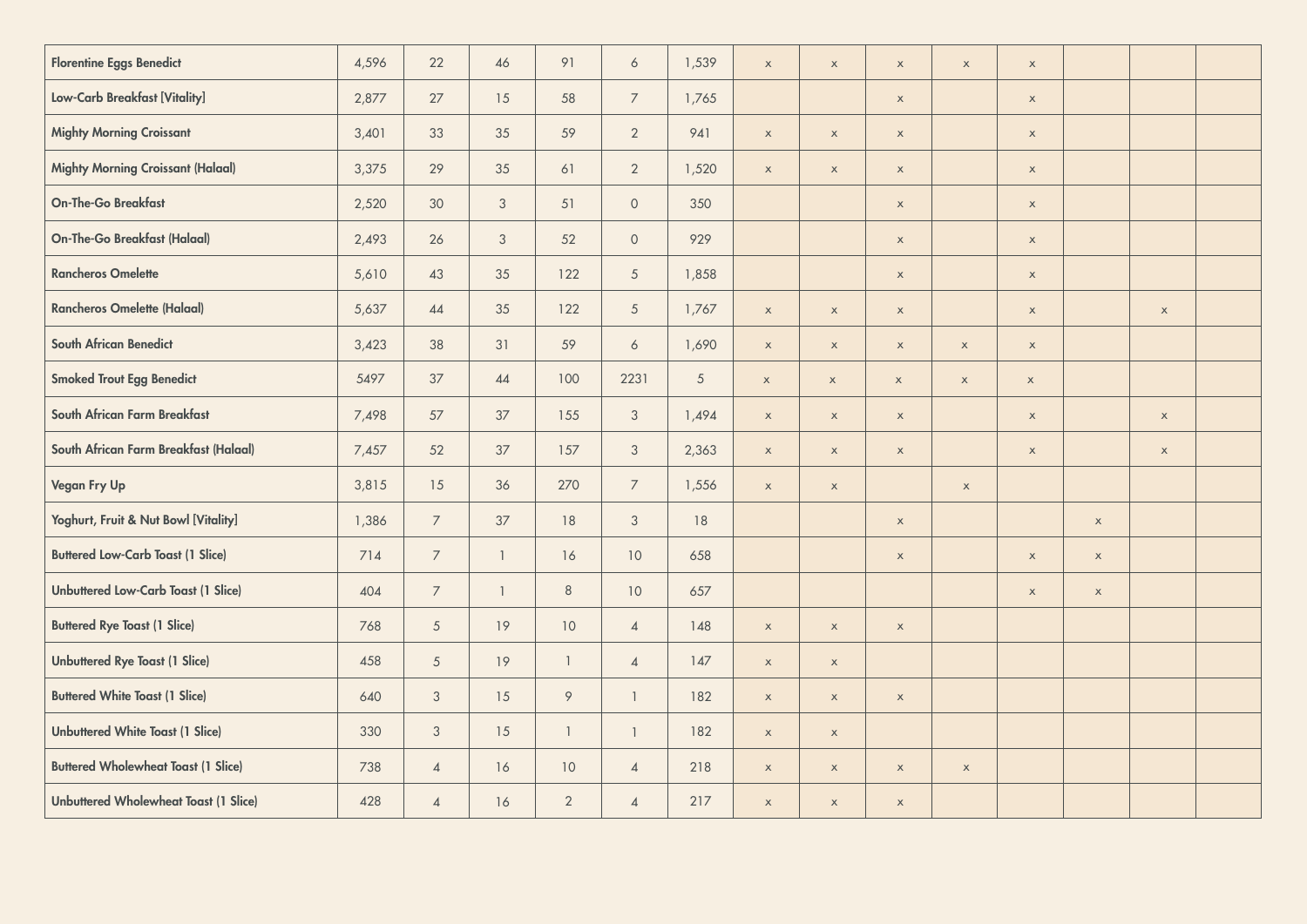|                                                             | <b>ENERGY</b><br>(kJ) | <b>PROTEIN</b><br>(g) | <b>CARBS</b><br>(g) | <b>FAT</b><br>(g) | <b>TOTAL</b><br>FIBRE (g) | <b>TOTAL</b><br><b>SODIUM</b><br>(mg) | <b>GLUTEN</b>             | <b>WHEAT</b>              | <b>COW'S</b><br><b>MILK</b> | <b>SOYA</b>  | <b>EGG</b>                | <b>NUTS</b>               | <b>SULPHATES</b>          | <b>SESAME</b>             |
|-------------------------------------------------------------|-----------------------|-----------------------|---------------------|-------------------|---------------------------|---------------------------------------|---------------------------|---------------------------|-----------------------------|--------------|---------------------------|---------------------------|---------------------------|---------------------------|
| <b>FRESH SALADS</b>                                         |                       |                       |                     |                   |                           |                                       |                           |                           |                             |              |                           |                           |                           |                           |
| Chicken & Sesame Salad (Light) [Vitality]                   | 1,398                 | 21                    | 30                  | 15                | 5                         | 735                                   |                           |                           |                             |              |                           | $\times$                  | $\boldsymbol{\mathsf{x}}$ | $\mathsf{x}$              |
| Chicken & Sesame Salad (Regular) [Vitality]                 | 2,431                 | 42                    | 60                  | 20                | 9                         | 970                                   |                           |                           |                             |              |                           | $\boldsymbol{\mathsf{X}}$ | $\boldsymbol{\mathsf{X}}$ | $\mathsf{x}$              |
| Mexican Chicken & Charred Corn Salad (Light)                | 1,434                 | 14                    | 21                  | 33                | $\sqrt{3}$                | 384                                   |                           |                           |                             | $\mathsf X$  |                           |                           | $\boldsymbol{\mathsf{X}}$ |                           |
| Mexican Chicken & Charred Corn Salad (Regular)              | 2,246                 | 28                    | 36                  | 42                | 5                         | 702                                   |                           |                           |                             | $\mathsf X$  |                           |                           | $\boldsymbol{\mathsf{X}}$ |                           |
| <b>Monte Cristo Salad (Light)</b>                           | 2,776                 | 27                    | 18                  | 56                | 3                         | 1,541                                 | $\boldsymbol{\mathsf{X}}$ | $\boldsymbol{\mathsf{X}}$ | $\mathsf{x}$                | $\mathsf X$  | $\mathsf X$               | $\boldsymbol{\mathsf{X}}$ | $\mathsf{x}$              |                           |
| Monte Cristo Salad (Light) (Halaal)                         | 2,763                 | 26                    | 18                  | 57                | 3                         | 1,831                                 | $\boldsymbol{\mathsf{X}}$ | $\boldsymbol{\mathsf{X}}$ | $\boldsymbol{\mathsf{X}}$   | $\mathsf X$  | $\mathsf X$               | $\boldsymbol{\mathsf{X}}$ | $\mathsf{x}$              |                           |
| <b>Monte Cristo Salad (Regular)</b>                         | 4,546                 | 54                    | 31                  | 87                | 6                         | 3,046                                 | $\boldsymbol{\mathsf{X}}$ | $\mathsf{x}$              | $\mathsf X$                 | $\mathsf X$  | $\mathsf{x}$              | $\mathsf X$               | $\mathsf{x}$              |                           |
| Monte Cristo Salad (Regular) (Halaal)                       | 4,519                 | 51                    | 31                  | 89                | 6                         | 3,625                                 | $\mathsf X$               | $\mathsf{x}$              | $\mathsf X$                 | $\mathsf X$  | $\mathsf X$               | $\mathsf X$               | $\mathsf{x}$              |                           |
| Moroccan Butternut & Chickpea Salad (Light)<br>[Vitality]   | 1,466                 | 10                    | 30                  | 22                | 5                         | 537                                   |                           |                           | $\mathsf X$                 |              |                           | $\boldsymbol{\mathsf{X}}$ | $\mathsf X$               |                           |
| Moroccan Butternut & Chickpea Salad (Regular)<br>[Vitality] | 2,520                 | 19                    | 52                  | 37                | 10 <sup>°</sup>           | 975                                   |                           |                           | $\boldsymbol{\mathsf{X}}$   |              |                           | $\boldsymbol{\mathsf{X}}$ | $\mathsf{x}$              |                           |
| Satay Beef Noodle Salad (Light)                             | 2,037                 | 23                    | 53                  | 22                | 6                         | 849                                   | $\times$                  | $\mathsf{x}$              | $\Pi \subseteq \Pi$         | $\mathsf{x}$ | $\mathsf X$               | $\boldsymbol{\mathsf{X}}$ | $\boldsymbol{\mathsf{X}}$ | $\boldsymbol{\mathsf{x}}$ |
| <b>Satay Beef Noodle Salad (Regular)</b>                    | 4,075                 | 46                    | 106                 | 45                | 13                        | 1,699                                 | $\boldsymbol{\mathsf{X}}$ | $\mathsf{x}$              | $\Pi \sqsubseteq \Pi$       | $\mathsf{x}$ | $\boldsymbol{\mathsf{x}}$ | $\times$                  | $\boldsymbol{\mathsf{X}}$ | $\boldsymbol{\mathsf{x}}$ |

|                                                | <b>ENERGY</b><br>(kJ) | <b>PROTEIN</b><br>(g) | <b>CARBS</b><br>(g) | <b>FAT</b><br>(g) | <b>TOTAL</b><br>FIBRE $(g)$ | <b>TOTAL</b><br><b>SODIUM</b><br>(mg) | <b>GLUTEN</b> | <b>WHEAT</b> | <b>COW'S</b><br><b>MILK</b> | <b>SOYA</b> | <b>EGG</b> | <b>NUTS</b> | <b>SULPHATES</b> | <b>SESAME</b> |
|------------------------------------------------|-----------------------|-----------------------|---------------------|-------------------|-----------------------------|---------------------------------------|---------------|--------------|-----------------------------|-------------|------------|-------------|------------------|---------------|
| $\mathbf{MIX}$ , MATCH $\&$ SHARE $\mathbf{N}$ |                       |                       |                     |                   |                             |                                       |               |              |                             |             |            |             |                  |               |
| Asian BBQ Cauliflower Bites (Bought In)        | 1,924                 | 8                     | 57                  | 21                |                             | ,080                                  | $\times$      | $\times$     |                             |             |            | $\times$    |                  | $\times$      |
| <b>Chipotle Chicken Livers</b>                 | 3.440                 | 12                    | 8                   | 82                |                             | 234                                   |               |              | $\times$                    |             |            |             |                  |               |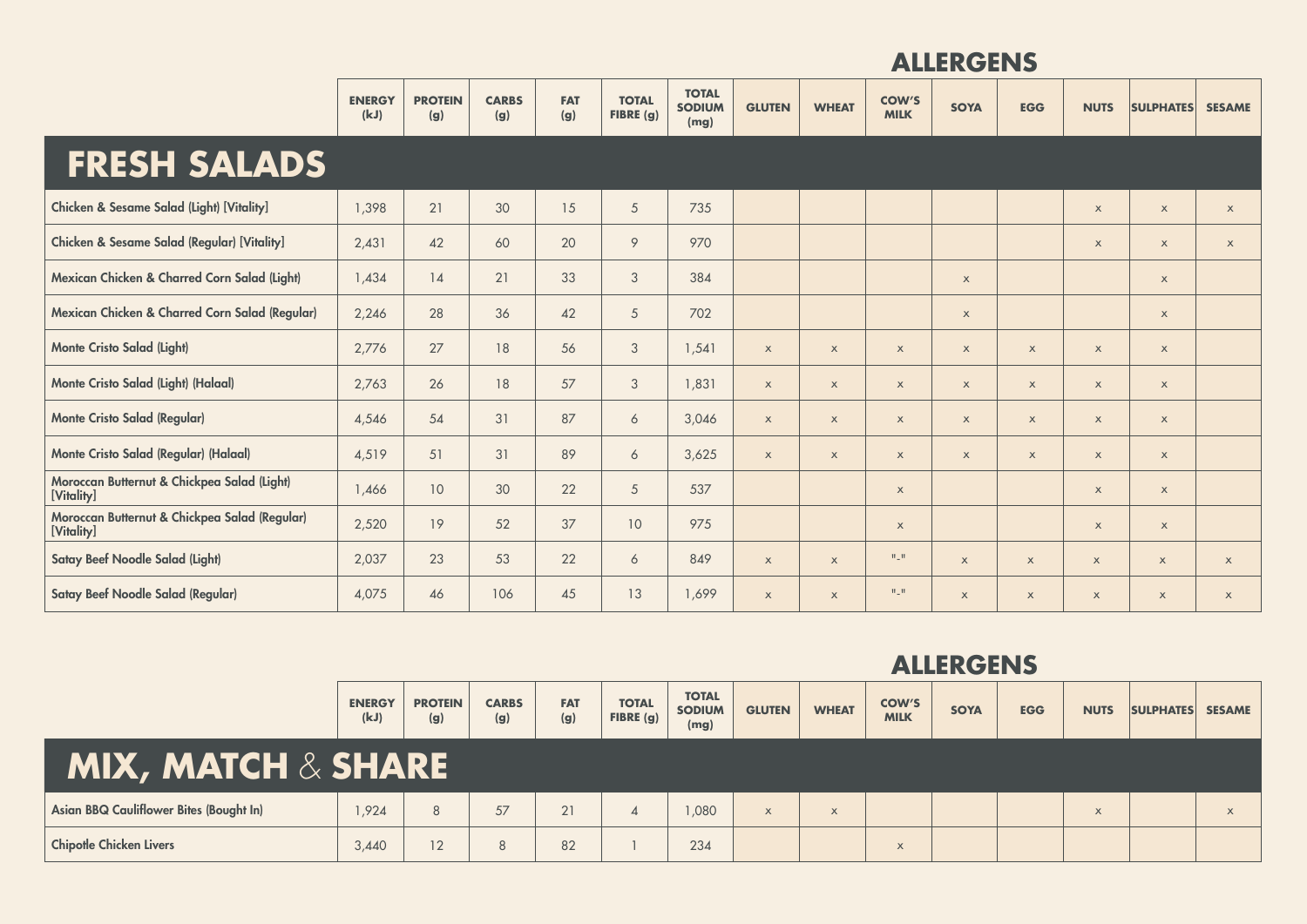| <b>Sesame-Crusted Chicken Strips</b> | 3,134  | 46 | 25  | 50  |         | ,539  | $\times$ | $\lambda$ | $\lambda$  |                             |           |                     |                             |  |
|--------------------------------------|--------|----|-----|-----|---------|-------|----------|-----------|------------|-----------------------------|-----------|---------------------|-----------------------------|--|
| <b>Sharing Platter</b>               | 10,613 | 93 | 126 | 187 | 12      | 4,923 | $\times$ | $\times$  | $\lambda$  | $\times$                    | $\lambda$ | $\overline{ }$<br>ᄉ | $\Lambda$                   |  |
| <b>Spiced Honey Halloumi</b>         | 2,104  | 22 | 12  | 41  | $\circ$ | 1,151 |          |           | $\sqrt{ }$ |                             |           |                     | $\overline{1}$<br>ᄎ         |  |
| <b>Spicy Buffalo Wings</b>           | 3,463  | 33 |     | 77  | ◡       | 501   | X        | $\Lambda$ | $\lambda$  | $\overline{a}$<br>$\Lambda$ |           |                     | $\overline{1}$<br>$\Lambda$ |  |

|                                                                      | <b>ENERGY</b><br>(kJ) | <b>PROTEIN</b><br>(g) | <b>CARBS</b><br>(g) | <b>FAT</b><br>(g) | <b>TOTAL</b><br>FIBRE (g) | <b>TOTAL</b><br><b>SODIUM</b><br>(mg) | <b>GLUTEN</b>             | <b>WHEAT</b> | <b>COW'S</b><br><b>MILK</b> | <b>SOYA</b>               | <b>EGG</b>                | <b>NUTS</b>               | <b>SULPHATES</b>          | <b>SESAME</b> |
|----------------------------------------------------------------------|-----------------------|-----------------------|---------------------|-------------------|---------------------------|---------------------------------------|---------------------------|--------------|-----------------------------|---------------------------|---------------------------|---------------------------|---------------------------|---------------|
| <b>DELICIOUSLY FILLING - BREAD &amp; SIDES CALCULATED SEPARATELY</b> |                       |                       |                     |                   |                           |                                       |                           |              |                             |                           |                           |                           |                           |               |
| Alabama Chicken Panino Open Sandwich                                 | 3,290                 | 50                    | 26                  | 51                | $\mathfrak{Z}$            | 1,771                                 | $\mathsf X$               | $\mathsf X$  | $\mathsf X$                 | $\Pi \subseteq \Pi$       | $\Pi \subseteq \Pi$       |                           | $\mathsf{x}$              |               |
| Alabama Chicken Panino Open Sandwich (Halaal)                        | 3,263                 | 46                    | 26                  | 53                | 3                         | 2,350                                 | $\boldsymbol{\mathsf{X}}$ | $\mathsf X$  | $\mathsf X$                 | $\Pi \subseteq \Pi$       | $\Pi \perp \Pi$           |                           | $\mathsf{x}$              |               |
| <b>Back Bacon &amp; Egg Toasted Sandwich</b>                         | 2,311                 | 38                    | $\overline{1}$      | 43                | $\sim$                    | 202                                   |                           |              | $\boldsymbol{\mathsf{X}}$   |                           | $\mathsf X$               |                           |                           |               |
| <b>Beef Macon &amp; Egg Toasted Sandwich (Halaal)</b>                | 2,271                 | 32                    | $\overline{1}$      | 45                | $\sim$                    | 1,070                                 |                           |              | $\mathsf X$                 |                           | $\mathsf X$               |                           |                           |               |
| <b>Cheddar &amp; Tomato Toasted Sandwich</b>                         | 1,701                 | 20                    | 3                   | 35                | $\overline{0}$            | 651                                   |                           |              | $\boldsymbol{\mathsf{X}}$   |                           |                           |                           |                           |               |
| <b>Chicken Mayo Toasted Sandwich</b>                                 | 1,862                 | 24                    | 8                   | 35                | $\mathbf{1}$              | 485                                   | $\mathsf X$               | $\mathsf X$  | $\mathsf X$                 | $\boldsymbol{\mathsf{X}}$ |                           |                           | $\mathsf X$               |               |
| <b>Club Snacker Sandwich</b>                                         | 2,514                 | 56                    | 10 <sup>°</sup>     | 37                | $\mathbf{1}$              | 795                                   | $\boldsymbol{\mathsf{X}}$ | $\mathsf X$  | $\times$                    | $\boldsymbol{\mathsf{X}}$ |                           |                           | $\boldsymbol{\mathsf{X}}$ |               |
| <b>Club Snacker Sandwich (Halaal)</b>                                | 2,474                 | 51                    | 10 <sup>°</sup>     | 39                | $\mathbf{1}$              | 1,663                                 | $\mathsf{x}$              | $\mathsf X$  | $\mathsf{x}$                | $\mathsf X$               |                           |                           | $\mathsf{x}$              |               |
| Halloumi & Avo Bagel                                                 | 2,677                 | 23                    | 67                  | 32                | $\circ$                   | 1,087                                 | $\mathsf X$               | $\mathsf X$  | $\mathsf X$                 | $\mathsf X$               | $\boldsymbol{\mathsf{X}}$ | $\boldsymbol{\mathsf{X}}$ | $\mathsf X$               |               |
| Hickory Ham, Cheddar & Tomato Toasted Sandwich                       | 1,878                 | 26                    | 5                   | 36                | $\circ$                   | 999                                   |                           |              | $\boldsymbol{\mathsf{X}}$   |                           |                           |                           |                           |               |
| Pastrami, Cheddar & Tomato Toasted Sandwich<br>(Halaal)              | 1,947                 | 28                    | 3                   | 37                | $\circ$                   | 1,082                                 |                           |              | $\mathsf X$                 |                           |                           |                           |                           |               |
| Mediterranean Veg Open Sandwich                                      | 1,416                 | $\overline{5}$        | 14                  | 29                | $\overline{2}$            | 858                                   | $\boldsymbol{\mathsf{X}}$ | $\mathsf X$  | $\boldsymbol{\mathsf{X}}$   |                           |                           | $\boldsymbol{\mathsf{X}}$ |                           |               |
| Pastrami Bagel                                                       | 3,580                 | 28                    | 77                  | 50                | 11                        | 1,764                                 | $\mathsf X$               | $\mathsf X$  | $\mathsf X$                 | $\mathsf X$               | $\mathsf X$               | $\boldsymbol{\mathsf{x}}$ | $\mathsf{x}$              |               |
| Roast Veg & Feta Bagel                                               | 2,543                 | 17                    | 65                  | 31                | 9                         | 1,469                                 | $\mathsf{x}$              | $\mathsf{x}$ | $\mathbf{x}$                | $\pmb{\mathsf{x}}$        | $\pmb{\times}$            | $\pmb{\times}$            |                           |               |
| <b>Smoked Trout Bagel</b>                                            | 2,376                 | 21                    | 52                  | 25                | $\overline{4}$            | 1,179                                 | $\boldsymbol{\mathsf{X}}$ | $\mathsf X$  | $\boldsymbol{\mathsf{X}}$   | $\boldsymbol{\mathsf{X}}$ | $\boldsymbol{\mathsf{X}}$ | $\boldsymbol{\mathsf{x}}$ | $\boldsymbol{\mathsf{X}}$ |               |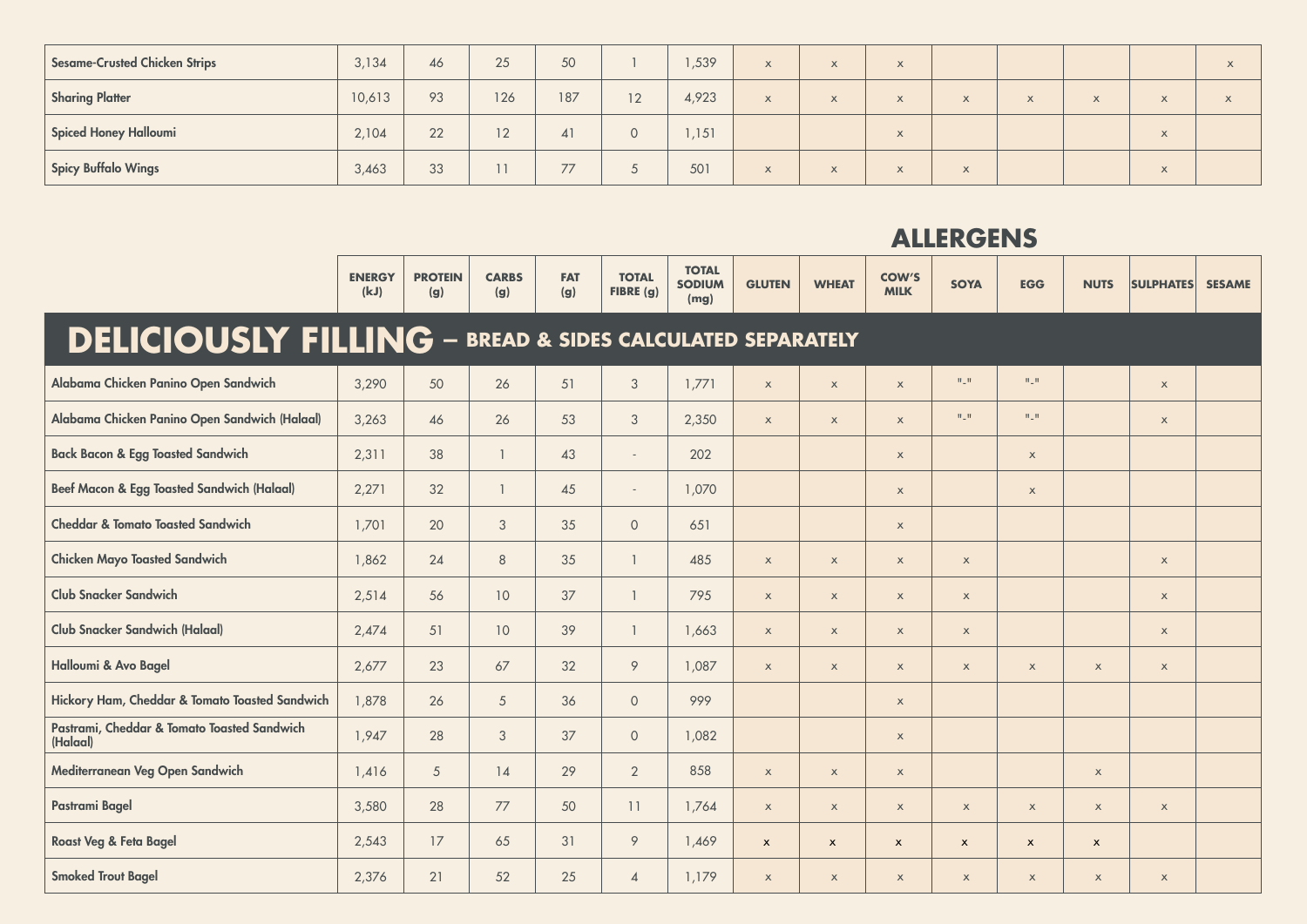| $\sim$<br>,367<br><b>Smoked Trout Open Sandwich</b><br>$\angle 4$<br>. . | 745 |  |  |
|--------------------------------------------------------------------------|-----|--|--|
|--------------------------------------------------------------------------|-----|--|--|

|                                                      | <b>ENERGY</b><br>(kJ) | <b>PROTEIN</b><br>(g) | <b>CARBS</b><br>(g) | <b>FAT</b><br>(g) | <b>TOTAL</b><br>FIBRE (g) | <b>TOTAL</b><br><b>SODIUM</b><br>(mg) | <b>GLUTEN</b> | <b>WHEAT</b> | <b>COW'S</b><br><b>MILK</b> | <b>SOYA</b>               | <b>EGG</b>                | <b>NUTS</b> | <b>SULPHATES</b> | <b>SESAME</b>             |
|------------------------------------------------------|-----------------------|-----------------------|---------------------|-------------------|---------------------------|---------------------------------------|---------------|--------------|-----------------------------|---------------------------|---------------------------|-------------|------------------|---------------------------|
| <b>GOURMET BURGERS</b> - SIDES CALCULATED SEPARATELY |                       |                       |                     |                   |                           |                                       |               |              |                             |                           |                           |             |                  |                           |
| Avo, Back Bacon & Feta Burger                        | 5,114                 | 56                    | 50                  | 91                | $8\,$                     | 1,924                                 | $\mathsf{x}$  | $\mathsf{x}$ | $\mathsf X$                 | $\mathsf{x}$              |                           |             | $\mathsf X$      | $\mathsf X$               |
| Avo, Beef Macon & Feta Burger (Halaal)               | 5,087                 | 52                    | 50                  | 93                | 8                         | 2,503                                 | $\mathsf{x}$  | $\mathsf{x}$ | $\mathsf{x}$                | $\mathsf{x}$              |                           |             | $\mathsf X$      | $\boldsymbol{\mathsf{X}}$ |
| <b>BBQ Burger</b>                                    | 3,440                 | 35                    | 46                  | 58                | 5                         | 1,699                                 | $\mathsf{x}$  | $\mathsf{x}$ | $\mathsf X$                 | $\mathsf X$               |                           |             | $\mathsf X$      | $\boldsymbol{\mathsf{X}}$ |
| <b>BBQ Cheese Burger</b>                             | 3,779                 | 40                    | 46                  | 65                | 5                         | 1,827                                 | $\mathsf{x}$  | $\mathsf{x}$ | $\mathsf{x}$                | $\mathsf{x}$              |                           |             | $\mathsf X$      | $\boldsymbol{\mathsf{X}}$ |
| <b>Big Daddy Burger</b>                              | 7,563                 | 71                    | 59                  | 144               | 5                         | 2,446                                 | $\mathsf{x}$  | $\mathsf{x}$ | $\mathsf X$                 | $\mathsf{x}$              | $\mathsf X$               |             | $\mathsf X$      | $\boldsymbol{\mathsf{X}}$ |
| <b>Big Daddy Burger (Halaal)</b>                     | 7,605                 | 70                    | 57                  | 147               | 5                         | 3,108                                 | $\mathsf{x}$  | $\mathsf{x}$ | $\mathsf X$                 | $\boldsymbol{\mathsf{X}}$ | $\boldsymbol{\mathsf{x}}$ |             | $\mathsf X$      | $\mathsf X$               |
| <b>Buttermilk Chicken Burger</b>                     | 3,560                 | 33                    | 43                  | 60                | 3                         | 2,233                                 | $\mathsf{x}$  | $\mathsf{x}$ | $\mathsf{x}$                | $\mathsf{x}$              | $\mathsf{x}$              |             | $\mathsf X$      | $\boldsymbol{\mathsf{X}}$ |
| <b>Falafel Burger</b>                                | 2,609                 | 22                    | 91                  | 21                | 14                        | 759                                   | $\mathsf{x}$  | $\mathsf{x}$ | $\mathsf{x}$                | $\mathsf X$               |                           |             | $\mathsf X$      | $\boldsymbol{\mathsf{X}}$ |
| <b>Rosemary-Salted Skin-On Fries</b>                 | 2,210                 | 5                     | 39                  | 40                | $\mathfrak{S}$            | 515                                   |               |              |                             |                           |                           |             |                  |                           |
| <b>Rosemary-Salted Sweet Potato Skin-On Fries</b>    | 2,059                 | $\overline{2}$        | 30                  | 40                | 5                         | 583                                   |               |              |                             |                           |                           |             |                  |                           |
| Side Salad                                           | 733                   | 3                     | 13                  | 12                |                           | 349                                   |               |              | $\mathsf X$                 |                           |                           |             | $\mathsf X$      |                           |

|                                                                                            | <b>ENERGY</b><br>(kJ) | <b>PROTEIN</b><br>(g) | <b>CARBS</b><br>(g) | <b>FAT</b><br>(g) | <b>TOTAL</b><br>FIBRE $(g)$ | <b>TOTAL</b><br><b>SODIUM</b><br>(mg) | <b>GLUTEN</b> | <b>WHEAT</b> | <b>COW'S</b><br><b>MILK</b> | <b>SOYA</b> | <b>EGG</b> | <b>NUTS</b> | <b>SULPHATES</b> | <b>SESAME</b> |
|--------------------------------------------------------------------------------------------|-----------------------|-----------------------|---------------------|-------------------|-----------------------------|---------------------------------------|---------------|--------------|-----------------------------|-------------|------------|-------------|------------------|---------------|
| <b>HEARTY &amp; GENEROUS <math>\&amp;</math> DINNER MENU – SIDES CALCULATED SEPARATELY</b> |                       |                       |                     |                   |                             |                                       |               |              |                             |             |            |             |                  |               |
| <b>Asian Coconut Chicken Breasts</b>                                                       | 5.558                 | 49                    | 73                  | 94                |                             | 2,015                                 |               |              | $\mathsf{x}$                | $\times$    |            |             | $\times$         |               |
| <b>BBQ Beef Ribs (Halaal)</b>                                                              | 6,015                 | 92                    |                     | 12                |                             | 539                                   |               |              |                             |             |            |             | $\times$         |               |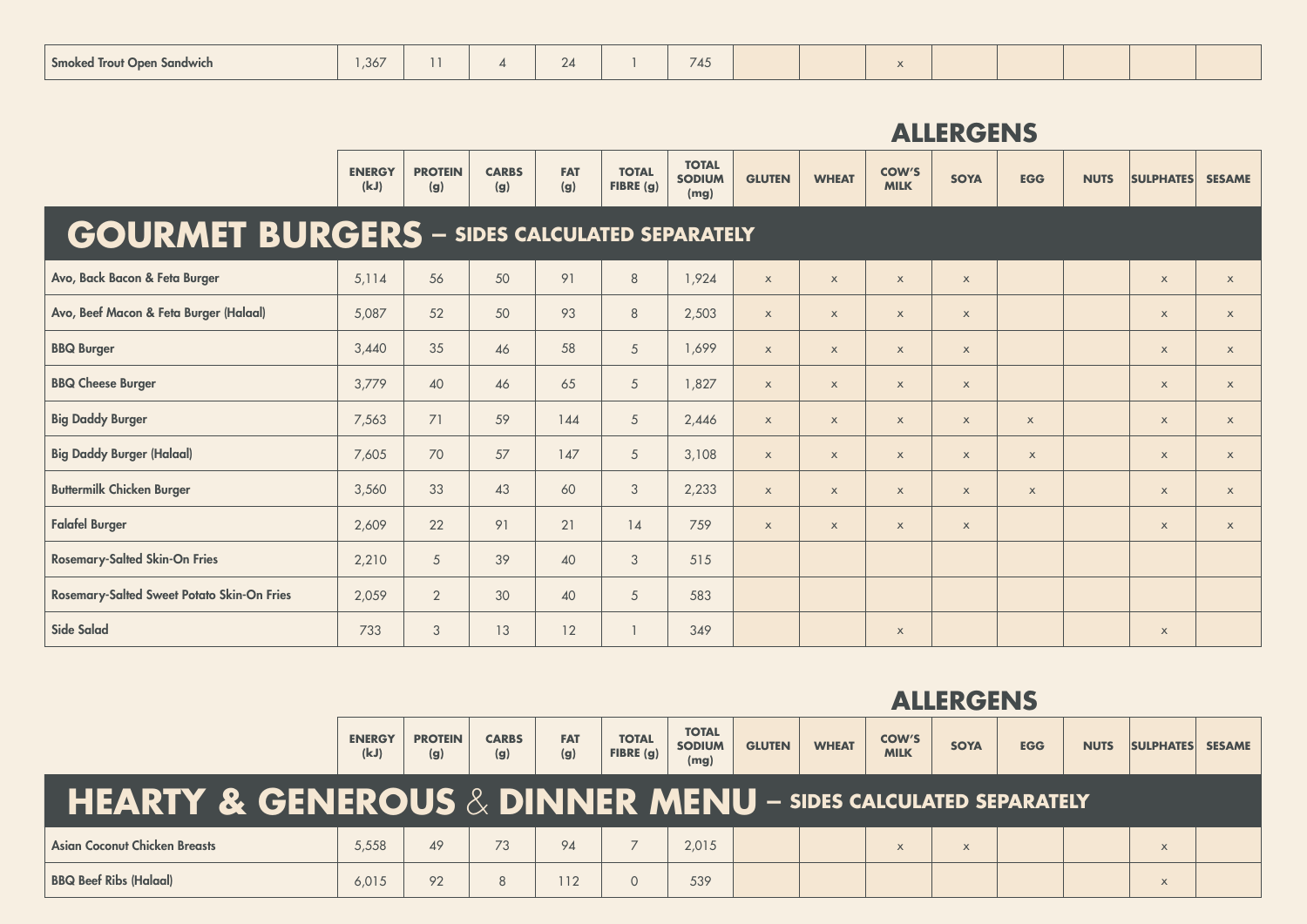| <b>BBQ Spare Ribs</b>                                     | 3,942 | 71   | $\,8\,$ | 71              | $\circ$        | 622              |             |                           |                           |                           |                           |                           | $\boldsymbol{\mathsf{x}}$ |                           |
|-----------------------------------------------------------|-------|------|---------|-----------------|----------------|------------------|-------------|---------------------------|---------------------------|---------------------------|---------------------------|---------------------------|---------------------------|---------------------------|
| <b>BBQ Boss</b>                                           | 8030  | 111  | 10      | 157             | 1113           | $\circ$          |             |                           |                           |                           |                           |                           | $\mathsf X$               |                           |
| <b>Beef Macon &amp; Corn Chowder</b>                      | 3,257 | 22   | 72      | 46              | $\overline{7}$ | 1,899            | $\mathsf X$ | $\mathsf X$               | $\mathsf X$               | $\mathsf X$               |                           |                           |                           |                           |
| Beef & Mushroom Pot Pie                                   | 3,138 | 76   | 59      | 55              | $\overline{4}$ | 5,600            | $\mathsf X$ | $\mathsf X$               | $\mathsf X$               | $\mathsf X$               | $\mathsf X$               |                           |                           |                           |
| <b>Butter Chicken Curry Bowl</b>                          | 5,331 | 66   | 87      | 73              | $\mathfrak{Z}$ | 1,704            |             |                           | $\boldsymbol{\mathsf{X}}$ |                           |                           |                           | $\boldsymbol{\mathsf{x}}$ |                           |
| <b>Butter Chicken Pot Pie</b>                             | 4,260 | 62   | 62      | 90              | $\overline{2}$ | 986              | $\mathsf X$ | $\mathsf X$               | $\mathsf X$               | $\mathsf X$               | $\mathsf X$               |                           |                           |                           |
| <b>Buttered, Toasted Bagel</b>                            | 1,355 | 10   | 49      | 10 <sup>°</sup> | $\overline{4}$ | 440              | $\mathsf X$ | $\mathsf X$               | $\mathsf X$               | $\boldsymbol{\mathsf{x}}$ | $\boldsymbol{\mathsf{X}}$ | $\mathsf X$               |                           |                           |
| <b>Butternut &amp; Cheakpea Curry</b>                     | 3,665 | 17   | 107     | 47              | 16             | 1,559            |             |                           |                           |                           |                           |                           |                           |                           |
| <b>Braai Master</b>                                       | 8115  | 149  | 40      | 132             | 2125           | $\boldsymbol{6}$ | $\mathsf X$ | $\mathsf X$               |                           |                           |                           |                           | $\boldsymbol{\mathsf{x}}$ |                           |
| Chicken & Back Bacon Mac & Cheese                         | 3,823 | 67   | 55      | 46              | $\mathfrak{Z}$ | 2,416            | $\mathsf X$ | $\boldsymbol{\mathsf{X}}$ | $\mathsf X$               |                           |                           |                           |                           |                           |
| <b>Chicken &amp; Beef Macon Mac &amp; Cheese (Halaal)</b> | 3,816 | 66   | 55      | 46              | $\mathcal{S}$  | 2,560            | $\mathsf X$ | $\mathsf X$               | $\mathsf X$               |                           |                           |                           |                           |                           |
| <b>Chicken &amp; Mushroom Pot Pie</b>                     | 2,428 | 55   | 49      | 49              | $\overline{2}$ | 1,041            | $\mathsf X$ | $\mathsf X$               | $\mathsf X$               | $\mathsf X$               | $\mathsf X$               |                           |                           |                           |
| <b>Creamy Sundried Tomato Chicken &amp; Gnocchi</b>       | 5,112 | 57   | 92      | 64              | $\overline{7}$ | 1,504            | $\mathsf X$ | $\mathsf X$               | $\mathsf{x}$              | $\boldsymbol{\mathsf{x}}$ |                           | $\boldsymbol{\mathsf{x}}$ |                           |                           |
| <b>Chicken Curry</b>                                      | 3,024 | 40   | 90      | 26              | $\overline{7}$ | 2,506            | $\mathsf X$ | $\boldsymbol{\mathsf{X}}$ | $\mathsf X$               | $\mathsf X$               |                           |                           |                           |                           |
| Chorizo & Corn Chowder                                    | 3,667 | 23   | 72      | 56              | $\overline{7}$ | 1,965            | $\mathsf X$ | $\mathsf X$               | $\mathsf X$               | $\boldsymbol{\mathsf{x}}$ |                           |                           |                           |                           |
| <b>Crispy Sesame Chicken Bowl</b>                         | 3,256 | 32   | 56      | 47              | $\ddot{\circ}$ | 2,321            | $\mathsf X$ | $\mathsf X$               | $\mathsf X$               | $\mathsf X$               | $\mathsf X$               |                           | $\mathsf X$               | $\boldsymbol{\mathsf{x}}$ |
| <b>Famous Roasted Tomato &amp; Basil Soup</b>             | 2,750 | 29   | 29      | 50              | $\overline{4}$ | 3,427            | $\mathsf X$ | $\mathsf X$               | $\mathsf{x}$              | $\boldsymbol{\mathsf{x}}$ |                           | $\boldsymbol{\mathsf{x}}$ |                           |                           |
| <b>French Onion Meatballs</b>                             | 3,072 | 37   | 49      | 43              | $\mathfrak{Z}$ | 2,093            | $\mathsf X$ | $\boldsymbol{\mathsf{X}}$ | $\mathsf X$               |                           | $\boldsymbol{\mathsf{x}}$ |                           | $\mathsf X$               |                           |
| <b>French Onion Meatballs (Halaal)</b>                    | 3,062 | 37   | 48      | 43              | $\mathcal{S}$  | 2,201            | $\mathsf X$ | $\mathsf X$               | $\mathsf x$               |                           | $\mathsf X$               |                           |                           |                           |
| <b>Grilled Rump Steak</b>                                 | 4,455 | 71   | 31      | 70              | $\overline{1}$ | 1,082            | $\mathsf X$ | $\mathsf X$               | $\mathsf X$               | $\boldsymbol{\mathsf{X}}$ |                           |                           | $\mathsf X$               |                           |
| <b>Grilled Rump Steak (Halaal)</b>                        | 4,455 | 71   | 31      | 70              | $\mathbf{1}$   | 1,082            | $\mathsf X$ | $\mathsf X$               | $\mathsf X$               | $\boldsymbol{\mathsf{x}}$ |                           |                           | $\mathsf X$               |                           |
| <b>Lamb Chops</b>                                         | 6,799 | 77   | 60      | 121             | $\,8\,$        | 1,977            | $\mathsf X$ | $\mathsf X$               | $\mathsf X$               | $\mathsf X$               |                           |                           | $\boldsymbol{\mathsf{X}}$ |                           |
| <b>Lamb Chops (Halaal)</b>                                | 6,799 | $77$ | 60      | 121             | $\,8\,$        | 1,977            | $\mathsf X$ | $\mathsf X$               | $\mathsf X$               | $\boldsymbol{\mathsf{x}}$ |                           |                           | $\boldsymbol{\mathsf{X}}$ |                           |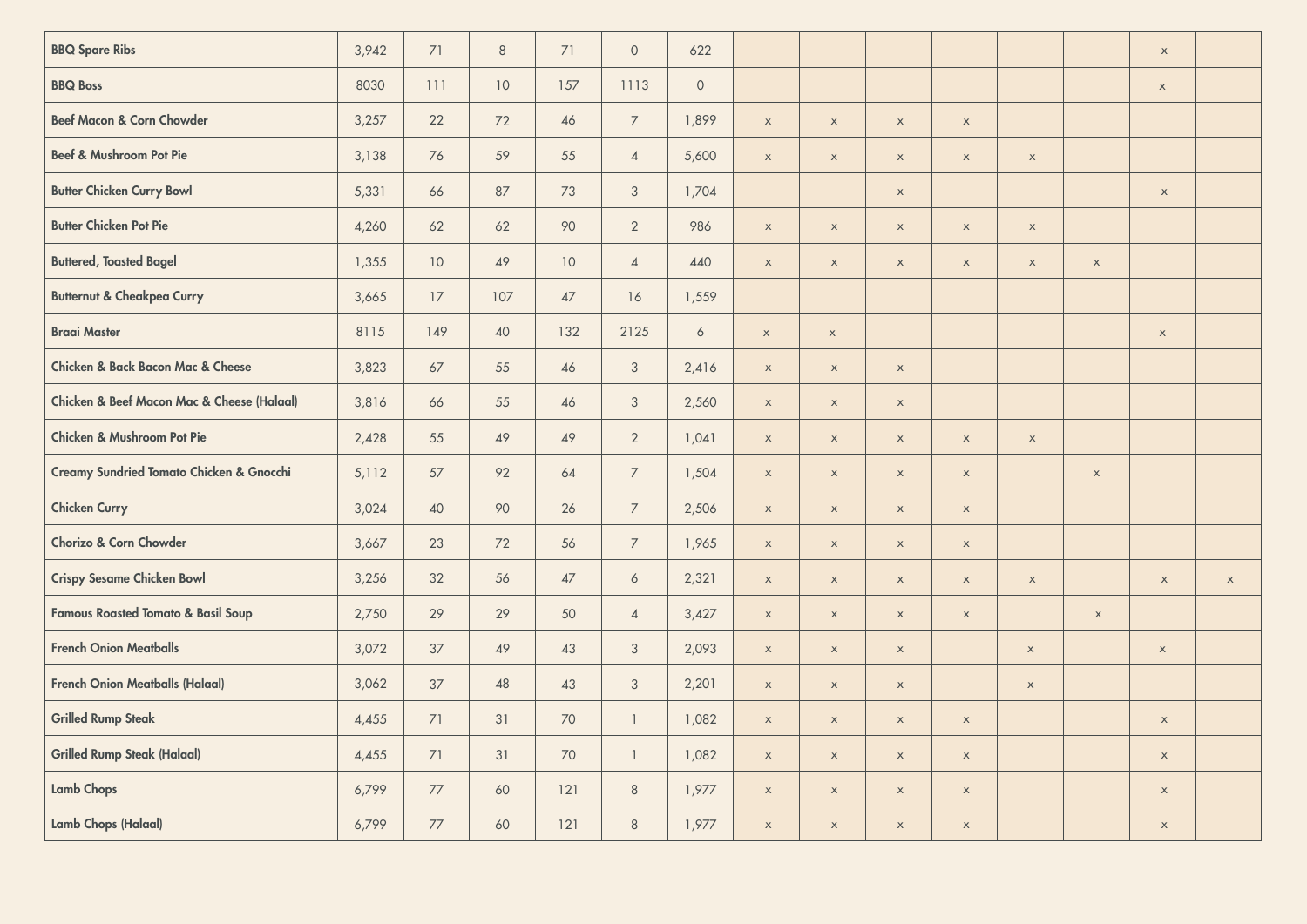| <b>Lamb Curry</b>                             | 3,256 | 43              | 94             | 27              | $\,8\,$          | 3,352   |                           |                           |                           | $\mathsf X$         |                                  |             |             |                           |
|-----------------------------------------------|-------|-----------------|----------------|-----------------|------------------|---------|---------------------------|---------------------------|---------------------------|---------------------|----------------------------------|-------------|-------------|---------------------------|
| Mozzarella Sandwich (Excl Bread)              | 1,177 | 25              | $\overline{4}$ | 21              | $\overline{1}$   | 600     |                           |                           | $\mathsf X$               |                     |                                  |             |             |                           |
| Mushroom, Lentil & Roasted Veg Pot Pie        | 1,618 | 17              | 57             | 43              | $\overline{7}$   | 2,171   | $\mathsf X$               | $\mathsf X$               | $\mathsf X$               | $\mathsf X$         | $\mathsf X$                      |             |             |                           |
| <b>Pepper Steak Pot Pie</b>                   | 3,641 | 83              | 68             | 62              | $\overline{4}$   | 6,151   | $\boldsymbol{\mathsf{X}}$ | $\boldsymbol{\mathsf{X}}$ | $\mathsf X$               | $\mathsf X$         | $\mathsf X$                      |             |             |                           |
| <b>Pit Boss BBQ Grill</b>                     | 8,176 | 100             | 40             | 154             | $\overline{4}$   | 2,392   | $\mathsf X$               | $\mathsf X$               | $\mathsf X$               | $\Pi \subseteq \Pi$ | $\mathbf{0}\downarrow\mathbf{0}$ |             | $\mathsf x$ |                           |
| <b>Pit Boss BBQ Grill (Halaal)</b>            | 7,728 | 105             | 36             | 143             | $\overline{4}$   | 2,705   | $\boldsymbol{\mathsf{X}}$ | $\boldsymbol{\mathsf{X}}$ | $\mathsf X$               | $\Pi \subseteq \Pi$ | $\Pi \subseteq \Pi$              |             | $\mathsf X$ |                           |
| <b>Pork Belly</b>                             | 6,294 | 89              | 68             | 98              | $\,8\,$          | 2,576   | $\mathsf X$               | $\mathsf X$               | $\mathsf X$               | $\mathsf X$         |                                  |             | $\mathsf X$ |                           |
| <b>Rib &amp; Wing Combo</b>                   | 8,281 | 76              | $\sqrt{4}$     | 181             | $\circ$          | 382     |                           |                           |                           |                     |                                  |             | $\mathsf X$ | $\mathsf X$               |
| <b>Rib &amp; Wing Combo (Halaal)</b>          | 7,245 | 65              | $\overline{4}$ | 161             | $\circ$          | 424     |                           |                           |                           |                     |                                  |             | $\mathsf X$ | $\mathsf X$               |
| <b>Roasted Cauliflower Soup</b>               | 2,039 | $\overline{7}$  | 22             | 44              | $\,8\,$          | 1,489   | $\mathsf X$               | $\mathsf X$               | $\mathsf X$               | $\mathsf X$         |                                  | $\mathsf X$ |             |                           |
| Sesame-Crusted Beef & Veg Bowl                | 6,548 | 57              | 132            | 92              | 12               | 4,817   | $\mathsf X$               | $\mathsf X$               | $\mathsf X$               | $\mathsf X$         | $\mathsf X$                      | $\mathsf X$ | $\mathsf X$ | $\mathsf x$               |
| Sesame-Crusted Chicken & Veg Bowl             | 4,785 | 44              | 99             | 64              | 12               | 3,704   | $\boldsymbol{\mathsf{x}}$ | $\boldsymbol{\mathsf{X}}$ | $\mathsf X$               | $\mathsf X$         | $\mathsf X$                      | $\mathsf X$ | $\mathsf X$ | $\mathsf X$               |
| Short Rib & Side                              | 4727  | 41              | 54             | 84              | 2118             | $\,8\,$ |                           |                           |                           |                     |                                  |             | $\mathsf X$ |                           |
| <b>Spicy Moroccan Butternut Soup</b>          | 2,187 | 12              | 61             | 27              | $11\,$           | 1,474   | $\mathsf{x}$              | $\mathsf X$               |                           |                     |                                  |             | $\mathsf X$ |                           |
| Sweet & Spicy Wings & BBQ Rump                | 5,617 | 90              | 36             | 91              | $\mathbf{1}$     | 1,073   | $\mathsf X$               | $\mathsf X$               | $\mathsf X$               |                     | $\mathsf X$                      |             | $\mathsf X$ | $\boldsymbol{\mathsf{x}}$ |
| <b>T-Bone Steak</b>                           | 4,442 | 107             | 23             | 58              | $\overline{4}$   | 2,266   | $\mathsf X$               | $\mathsf X$               | $\mathsf X$               | $\mathsf{x}$        |                                  |             | $\mathsf X$ |                           |
| <b>T-Bone Steak (Halaal)</b>                  | 4,442 | 107             | 23             | 58              | $\overline{4}$   | 2,266   | $\mathsf X$               | $\mathsf X$               | $\mathsf X$               | $\mathsf X$         |                                  |             | $\mathsf X$ |                           |
| Thai Chicken & Sweet Potato Soup              | 3,230 | 23              | 49             | 55              | $\ddot{\circ}$   | 2,261   | $\boldsymbol{\mathsf{x}}$ | $\boldsymbol{\mathsf{X}}$ | $\mathsf X$               | $\mathsf X$         |                                  |             |             |                           |
| <b>Toasted Rye Bread</b>                      | 458   | $5\overline{)}$ | 19             | $\mathbf{1}$    | $\overline{4}$   | 147     | $\mathsf X$               | $\mathsf X$               |                           |                     |                                  |             |             |                           |
| <b>Toasted Wholewheat Bread</b>               | 428   | $\overline{4}$  | 16             | $\overline{2}$  | $\overline{4}$   | 217     | $\boldsymbol{\mathsf{x}}$ | $\boldsymbol{\mathsf{X}}$ |                           | $\mathsf X$         |                                  |             |             |                           |
| <b>Welsh Rarebit Crumbed Chicken</b>          | 3,731 | 81              | 20             | 53              | $\ddot{\circ}$   | 2,577   | $\boldsymbol{\mathsf{X}}$ | $\boldsymbol{\mathsf{X}}$ | $\mathsf X$               | $\Pi \subseteq \Pi$ | $\Pi \subseteq \Pi$              |             |             | $\mathsf X$               |
| <b>Welsh Rarebit Crumbed Chicken (Halaal)</b> | 3,705 | $77$            | 20             | 54              | $\acute{\rm{o}}$ | 3,156   | $\mathsf X$               | $\mathsf X$               | $\boldsymbol{\mathsf{X}}$ | $\Pi \subseteq \Pi$ | $\Pi \subseteq \Pi$              |             |             | $\mathsf X$               |
| Xtra Chicken Thighs                           | 1140  | 39              | 9              | 10 <sup>°</sup> | 520              | $\circ$ |                           |                           |                           |                     |                                  |             | $\mathsf X$ |                           |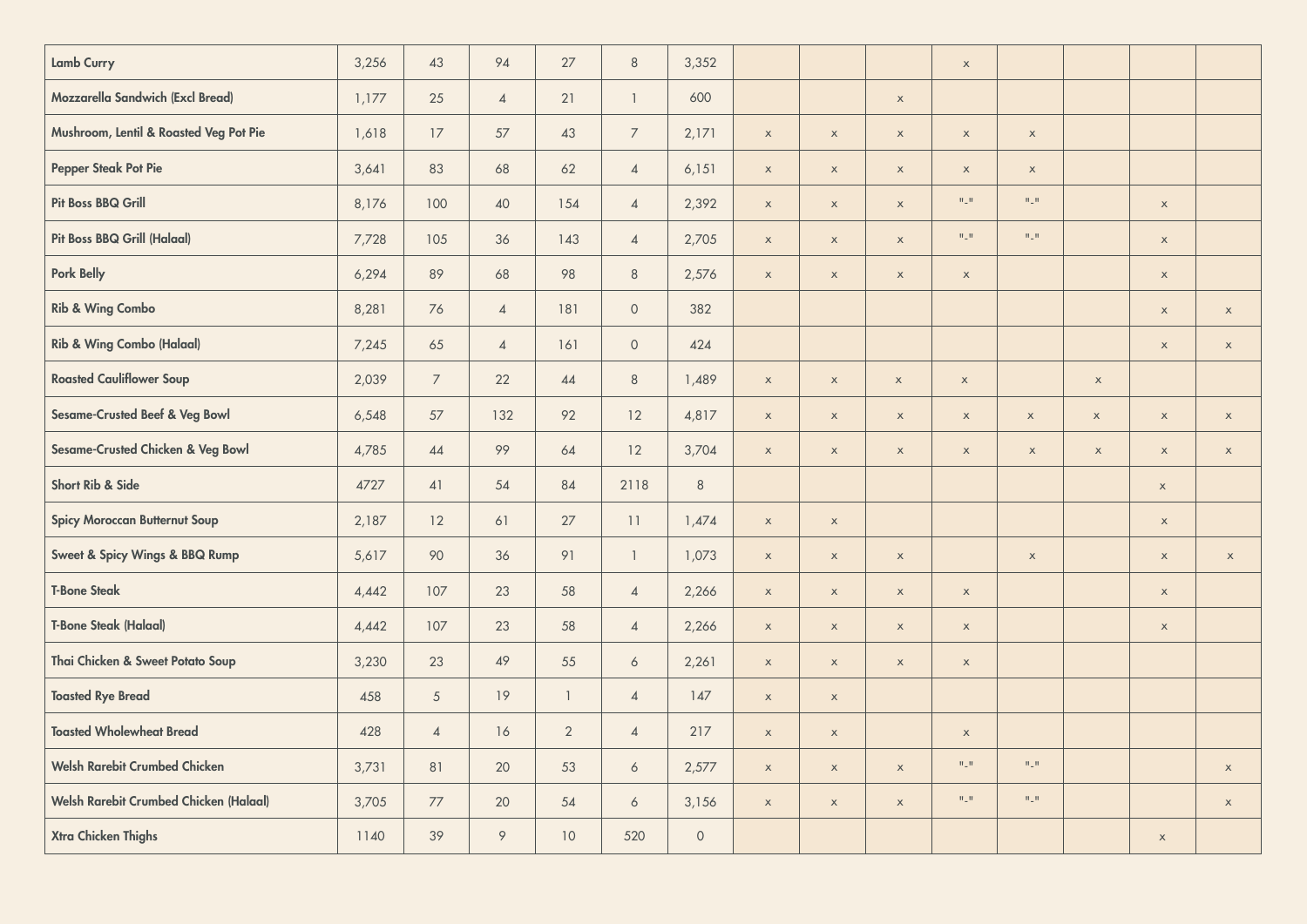| Xtra Lamb Chop                | 2272 | 44 | $\circ$       | 34 | 483 | 0        |  |  | $\overline{1}$<br>$\Lambda$ |  |
|-------------------------------|------|----|---------------|----|-----|----------|--|--|-----------------------------|--|
| <b>Xtra Pork Belly Rasher</b> | 1854 | 32 | $\rightarrow$ | 30 | 414 | 0        |  |  | $\overline{1}$<br>$\Lambda$ |  |
| <b>Xtra Steak</b>             | 1242 | 44 | $\circ$       | 8  | 579 | $\Omega$ |  |  | $\overline{1}$<br>$\Lambda$ |  |

|                                                                           | <b>ENERGY</b><br>(kJ) | <b>PROTEIN</b><br>(g) | <b>CARBS</b><br>(g) | <b>FAT</b><br>(g) | <b>TOTAL</b><br>FIBRE (g) | <b>TOTAL</b><br><b>SODIUM</b><br>(mg) | <b>GLUTEN</b>             | <b>WHEAT</b>              | <b>COW'S</b><br><b>MILK</b> | <b>SOYA</b>               | <b>EGG</b>                | <b>NUTS</b>  | <b>SULPHATES</b>          | <b>SESAME</b> |
|---------------------------------------------------------------------------|-----------------------|-----------------------|---------------------|-------------------|---------------------------|---------------------------------------|---------------------------|---------------------------|-----------------------------|---------------------------|---------------------------|--------------|---------------------------|---------------|
| <b>FRESHLY BAKED</b> - CREAM, ICE CREAM & PRESERVES CALCULATED SEPARATELY |                       |                       |                     |                   |                           |                                       |                           |                           |                             |                           |                           |              |                           |               |
| <b>Apple Crumble Cheesecake Slice</b>                                     | 4,319                 | 19                    | 96                  | 60                | $\mathbf{1}$              | 630                                   | $\mathsf X$               | $\mathsf X$               | $\mathsf X$                 |                           | $\boldsymbol{\mathsf{X}}$ |              | $\mathsf X$               |               |
| <b>Banana Muffin</b>                                                      | 3,618                 | 13                    | 115                 | 38                | $\overline{2}$            | 1,127                                 | $\mathsf X$               | $\mathsf{x}$              |                             |                           | $\times$                  |              |                           |               |
| <b>Belgian Chocolate Mousse Cake Slice</b>                                | 4,705                 | 18                    | 115                 | 64                | $\,8\,$                   | 121                                   | $\mathsf X$               | $\boldsymbol{\mathsf{X}}$ | $\mathsf X$                 | $\mathsf X$               | $\mathsf X$               | $\mathsf X$  | $\mathsf{x}$              |               |
| <b>Blueberry Cheesecake Slice</b>                                         | 3,993                 | 18                    | 89                  | 55                | $\mathbf{1}$              | 535                                   | $\mathsf X$               | $\mathsf{x}$              | $\mathsf X$                 |                           | $\boldsymbol{\mathsf{X}}$ |              | $\mathsf X$               |               |
| <b>Blueberry Muffin</b>                                                   | 3,585                 | 13                    | 113                 | 38                | $\overline{2}$            | 1,127                                 | $\mathsf{x}$              | $\mathsf{x}$              |                             |                           | $\boldsymbol{\mathsf{X}}$ |              |                           |               |
| <b>Bran Muffin</b>                                                        | 4,662                 | 18                    | 113                 | 63                | 12                        | 1,025                                 | $\mathsf{x}$              | $\mathsf{x}$              |                             |                           | $\boldsymbol{\mathsf{X}}$ |              |                           |               |
| <b>Caramel Cheesecake Slice</b>                                           | 4,166                 | 20                    | 92                  | 58                | $\circ$                   | 571                                   | $\boldsymbol{\mathsf{X}}$ | $\boldsymbol{\mathsf{X}}$ | $\mathsf X$                 | $\mathsf X$               | $\mathsf X$               |              | $\mathsf X$               |               |
| <b>Caramel Popcorn Cheesecake Slice</b>                                   | 4,296                 | 20                    | 97                  | 59                | $\mathbf{1}$              | 593                                   | $\mathsf X$               | $\mathsf{x}$              | $\mathsf{x}$                | $\mathsf X$               | $\boldsymbol{\mathsf{X}}$ | $\mathsf{x}$ | $\mathsf{x}$              |               |
| <b>Carrot Cake Slice</b>                                                  | 5,305                 | 10                    | 125                 | 80                | $\overline{4}$            | 371                                   | $\mathsf X$               | $\mathsf X$               | $\mathsf X$                 |                           | $\boldsymbol{\mathsf{X}}$ | $\mathsf{x}$ | $\mathsf X$               |               |
| <b>Choc Chip Muffin</b>                                                   | 3,884                 | 14                    | 121                 | 42                | $\overline{2}$            | 1,141                                 | $\mathsf X$               | $\mathsf X$               |                             | $\mathsf X$               | $\boldsymbol{\mathsf{X}}$ |              |                           |               |
| <b>Coconut Fruit Tart Slice</b>                                           | 2,748                 | 6                     | 75                  | 44                | $\overline{4}$            | 43                                    | $\mathsf X$               | $\mathsf{x}$              | $\mathsf{x}$                |                           | $\boldsymbol{\mathsf{X}}$ |              |                           |               |
| <b>Lemon Meringue Slice</b>                                               | 4,521                 | 18                    | 183                 | 29                | $\mathbf{O}$              | 348                                   | $\mathsf X$               | $\mathsf{x}$              | $\boldsymbol{\mathsf{X}}$   |                           | $\boldsymbol{\mathsf{X}}$ |              | $\mathsf X$               |               |
| <b>Lemon-Poppy Muffin</b>                                                 | 3,711                 | 14                    | 113                 | 41                | $\mathfrak{Z}$            | 1,129                                 | $\mathsf X$               | $\mathsf X$               |                             |                           | $\boldsymbol{\mathsf{X}}$ |              |                           |               |
| <b>Millionaire's Cake Slice</b>                                           | 4,942                 | 12                    | 123                 | 74                | $\overline{4}$            | 104                                   | $\boldsymbol{\mathsf{X}}$ | $\mathsf{x}$              | $\mathsf X$                 | $\boldsymbol{\mathsf{X}}$ | $\boldsymbol{\mathsf{X}}$ | $\mathsf{x}$ | $\mathsf X$               |               |
| Oreo <sup>®</sup> & Whispers Cheesecake Slice                             | 4,795                 | 20                    | 98                  | 72                | $\overline{2}$            | 599                                   | $\mathsf X$               | $\mathsf{x}$              | $\mathsf X$                 | $\mathsf{x}$              | $\boldsymbol{\mathsf{X}}$ | $\sim$       | $\boldsymbol{\mathsf{X}}$ |               |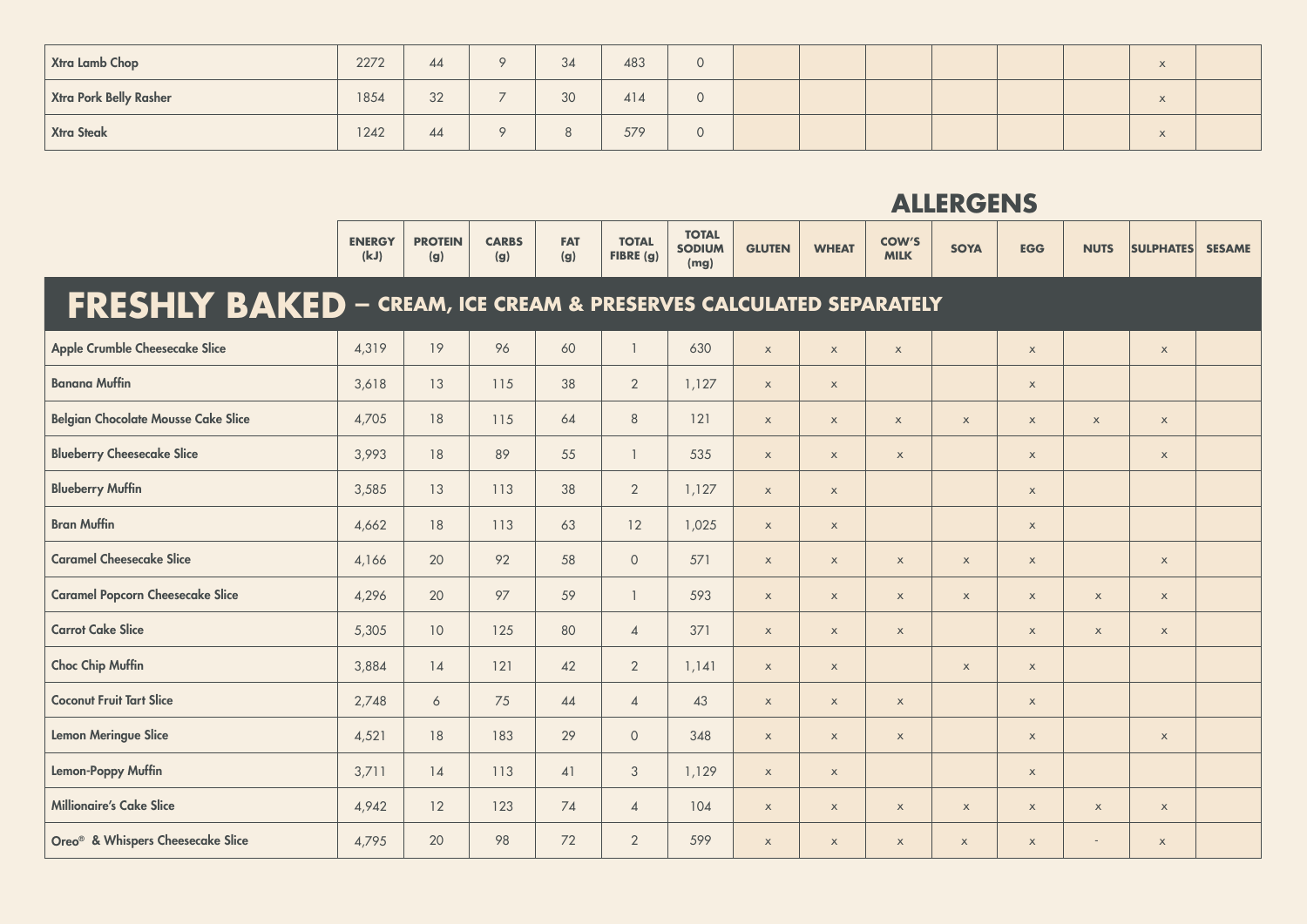| <b>Pecan Pie Slice</b>             | 4,366 | 13             | 89             | $74$            | $\overline{7}$           | 235            | $\mathsf{x}$              | $\mathsf{x}$ | $\mathsf{x}$              |                           | $\boldsymbol{\mathsf{X}}$ | $\boldsymbol{\mathsf{X}}$ |                           |  |
|------------------------------------|-------|----------------|----------------|-----------------|--------------------------|----------------|---------------------------|--------------|---------------------------|---------------------------|---------------------------|---------------------------|---------------------------|--|
| <b>Peppermint Crisp Cake Slice</b> | 3,463 | 10             | 89             | 47              | $\circ$                  | 186            | $\mathsf{x}$              | $\mathsf{x}$ | $\boldsymbol{\mathsf{X}}$ | $\mathsf{x}$              | $\mathsf X$               | $\boldsymbol{\mathsf{X}}$ | $\boldsymbol{\mathsf{X}}$ |  |
| <b>Plain Cheesecake Slice</b>      | 3,768 | 18             | 76             | 55              | $\circ$                  | 531            | $\mathsf{x}$              | $\mathsf{x}$ | $\boldsymbol{\mathsf{X}}$ |                           | $\boldsymbol{\mathsf{X}}$ |                           | $\boldsymbol{\mathsf{X}}$ |  |
| <b>Rich Chocolate Cake Slice</b>   | 4,404 | 11             | 109            | 63              | $\overline{4}$           | 64             | $\boldsymbol{\mathsf{X}}$ | $\mathsf{x}$ | $\boldsymbol{\mathsf{X}}$ | $\boldsymbol{\mathsf{X}}$ | $\boldsymbol{\mathsf{X}}$ | $\boldsymbol{\mathsf{X}}$ | $\boldsymbol{\mathsf{X}}$ |  |
| Scone                              | 1,929 | 12             | 91             | $\overline{4}$  | $\overline{2}$           | 85             | $\mathsf X$               | $\mathsf{x}$ | $\boldsymbol{\mathsf{X}}$ |                           | $\mathsf X$               |                           |                           |  |
| <b>Strawberry Cheesecake Slice</b> | 3,947 | 18             | 87             | 55              |                          | 535            | $\boldsymbol{\mathsf{X}}$ | $\mathsf{x}$ | $\boldsymbol{\mathsf{X}}$ |                           | $\boldsymbol{\mathsf{X}}$ |                           | $\boldsymbol{\mathsf{X}}$ |  |
| Ice Cream - 30ml                   | 263   |                | $\overline{7}$ | 3               | $\circ$                  | 24             |                           |              | $\mathsf{x}$              |                           |                           |                           |                           |  |
| Preserves (30g Cheddar)            | 509   | $\overline{7}$ | $\circ$        | 10 <sup>°</sup> | $\circ$                  | 193            |                           |              | $\mathsf X$               |                           |                           |                           |                           |  |
| Preserves (10g Strawberry Jam)     | 107   | $\circ$        | 6              | $\circ$         | $\circ$                  | $\overline{2}$ |                           |              |                           |                           |                           |                           |                           |  |
| Whipped Cream - 30ml               | 441   |                |                | 11              | $\overline{\phantom{a}}$ | $\,8\,$        |                           |              | $\boldsymbol{\mathsf{X}}$ |                           |                           |                           |                           |  |

|                                                   | <b>ENERGY</b><br>(kJ) | <b>PROTEIN</b><br>(g) | <b>CARBS</b><br>(g) | <b>FAT</b><br>(g) | <b>TOTAL</b><br>FIBRE (g) | <b>TOTAL</b><br><b>SODIUM</b><br>(mg) | <b>GLUTEN</b> | <b>WHEAT</b> | <b>COW'S</b><br><b>MILK</b> | <b>SOYA</b>               | <b>EGG</b> | <b>NUTS</b> | <b>SULPHATES</b> | <b>SESAME</b> |
|---------------------------------------------------|-----------------------|-----------------------|---------------------|-------------------|---------------------------|---------------------------------------|---------------|--------------|-----------------------------|---------------------------|------------|-------------|------------------|---------------|
| <b>COLD BEVERAGES</b>                             |                       |                       |                     |                   |                           |                                       |               |              |                             |                           |            |             |                  |               |
| Apple & Mint Double Lemonade                      | 492                   | $\circ$               | 29                  | $\circ$           |                           | 98                                    |               |              |                             |                           |            |             |                  |               |
| <b>Bar-One Muggachino</b>                         | 1,690                 | 6                     | 63                  | $\overline{14}$   | $\overline{2}$            | 345                                   |               |              | $\times$                    | $\boldsymbol{\mathsf{x}}$ |            |             |                  |               |
| <b>Blood Orange Gingerade</b>                     | 552                   | $\overline{O}$        | 32                  | $\circ$           | $\overline{\phantom{a}}$  | 35                                    |               |              |                             |                           |            |             |                  |               |
| <b>Blueberry &amp; Vanilla Milkshake (Medium)</b> | 2,362                 | 8                     | 56                  | 34                | $\circ$                   | 124                                   |               |              | $\times$                    |                           |            |             |                  |               |
| <b>Bubblegum Milkshake (Medium)</b>               | ,887                  | 8                     | 58                  | 20                | $\sim$                    | 114                                   |               |              | $\mathsf{x}$                |                           |            |             |                  |               |
| <b>Bubblegum Milkshake (Small)</b>                | 1,332                 | 5                     | 41                  | 15                | $\overline{\phantom{a}}$  | 78                                    |               |              | $\boldsymbol{\mathsf{X}}$   |                           |            |             |                  |               |
| <b>Bubblegum Milkshake (Tall)</b>                 | 2,886                 | 12                    | 91                  | 30                | $\overline{\phantom{a}}$  | 170                                   |               |              | $\mathsf{x}$                |                           |            |             |                  |               |
| <b>Chino Muggachino</b>                           | 1,348                 | $\overline{7}$        | 52                  | 11                |                           | 44                                    |               |              | $\boldsymbol{\mathsf{X}}$   | $\mathsf{X}$              |            |             |                  |               |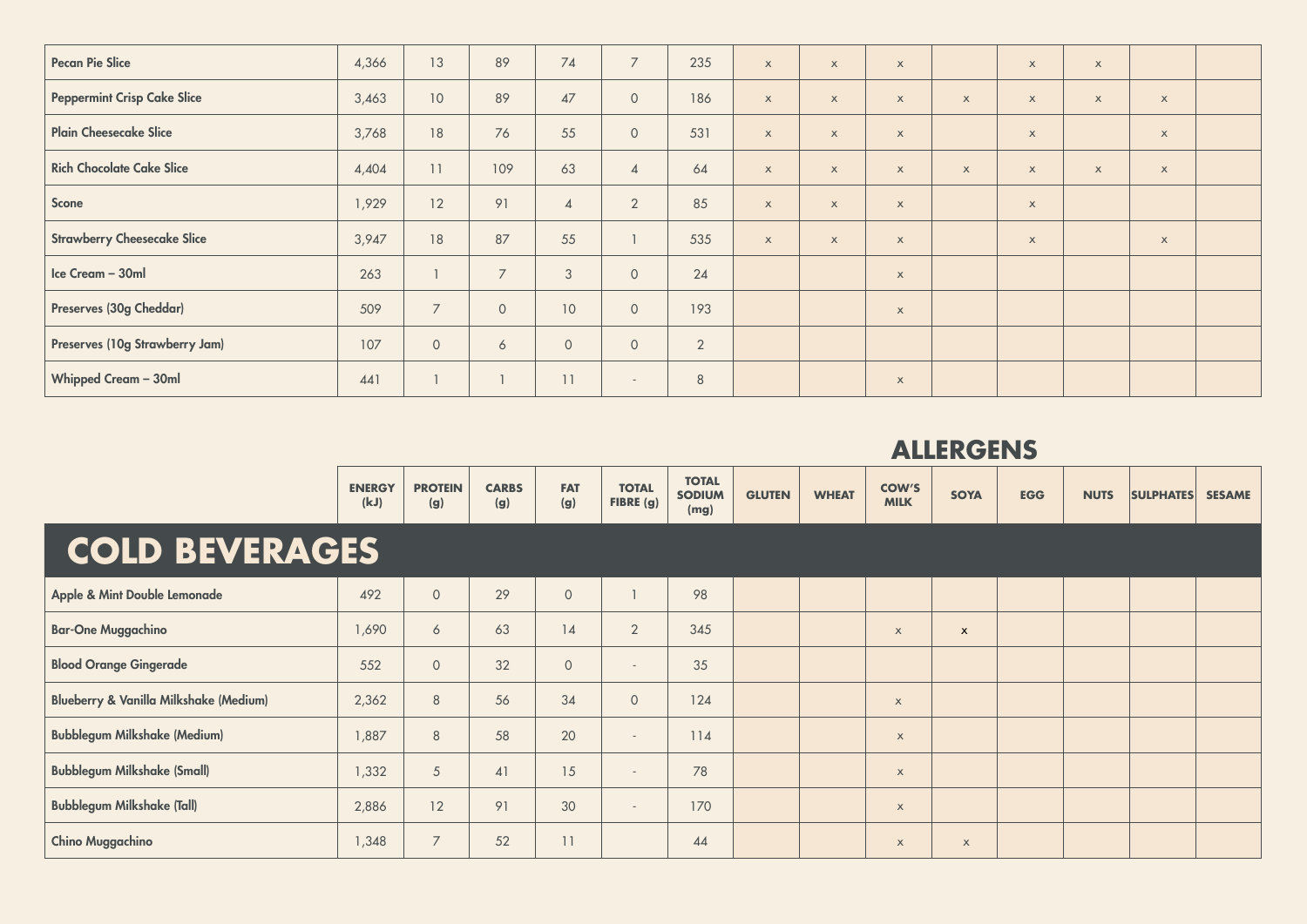| <b>Chocolate Milkshake (Medium)</b>              | 1,887 | $\,8\,$         | 58   | 20                       | $\overline{\phantom{a}}$ | 114                      |             | $\mathsf X$               |             |  |             |  |
|--------------------------------------------------|-------|-----------------|------|--------------------------|--------------------------|--------------------------|-------------|---------------------------|-------------|--|-------------|--|
| <b>Chocolate Milkshake (Small)</b>               | 1,332 | $\overline{5}$  | 41   | 15                       | $\overline{\phantom{a}}$ | 78                       |             | $\mathsf X$               |             |  |             |  |
| <b>Chocolate Milkshake (Tall)</b>                | 2,886 | 12              | 91   | 30                       | $\sim$                   | 170                      |             | $\mathsf X$               |             |  |             |  |
| Dragon Fruit & Raspberry Fizz                    | 300   | $\circ$         | 17   | $\circ$                  | $\overline{\phantom{a}}$ | $\circ$                  |             |                           |             |  | $\mathsf X$ |  |
| <b>Green Smoothie</b>                            | 1,168 | $\circ$         | 68   | $\circ$                  | $\mathcal{S}$            | $67$                     |             |                           |             |  |             |  |
| Kiwi & Watermelon Fizz                           | 821   | $\mathcal{L}$   | 48   | $\overline{\phantom{a}}$ | $\sim$                   | 29                       |             |                           |             |  |             |  |
| Lemonade                                         | 783   | $\sim$          | 45   | $\overline{\phantom{a}}$ | $\sim$                   | 16                       |             |                           |             |  |             |  |
| Lime Milkshake (Medium)                          | 1,887 | $8\phantom{1}$  | 58   | 20                       | $\sim$                   | 114                      |             | $\mathsf X$               |             |  |             |  |
| Lime Milkshake (Small)                           | 1,332 | $\overline{5}$  | 41   | 15                       | $\overline{\phantom{a}}$ | 78                       |             | $\mathsf X$               |             |  |             |  |
| Lime Milkshake (Tall)                            | 2,886 | 12              | 91   | 30                       | $\overline{\phantom{a}}$ | 170                      |             | $\mathsf X$               |             |  |             |  |
| Mango & Mixed Berry Frozen Double Lemonade       | 1,166 | $\overline{2}$  | 69   | $\overline{4}$           |                          | $40\,$                   |             |                           |             |  |             |  |
| <b>Mixed Berry Smoothie</b>                      | 1,625 | $\,8\,$         | 68   | 12                       | $\overline{4}$           | $\overline{4}$           | $\mathsf X$ | $\mathsf X$               |             |  |             |  |
| Passion Fruit & Raspberry Frozen Double Lemonade | 821   | $\mathbf{1}$    | $47$ | $\overline{2}$           | $\sqrt{5}$               | 36                       |             |                           |             |  |             |  |
| Peach Iced Tea                                   | 1,747 | $\overline{2}$  | 113  | $\overline{\phantom{a}}$ | $\overline{\phantom{a}}$ | $\overline{\phantom{a}}$ |             |                           |             |  |             |  |
| Pineapple & Coconut Milkshake (Medium)           | 1,938 | $\,8\,$         | 56   | 23                       | $\circ$                  | 118                      |             | $\mathsf X$               |             |  |             |  |
| <b>Strawberry Milkshake (Medium)</b>             | 1,887 | $\,8\,$         | 58   | 20                       | $\sim$                   | 114                      |             | $\mathsf X$               |             |  |             |  |
| <b>Strawberry Milkshake (Small)</b>              | 1,332 | $\overline{5}$  | 41   | 15                       | $\sim$                   | 78                       |             | $\mathsf X$               |             |  |             |  |
| <b>Strawberry Milkshake (Tall)</b>               | 2,886 | 12              | 91   | 30                       | $\sim$                   | 170                      |             | $\mathsf X$               |             |  |             |  |
| Vanilla Milkshake (Medium)                       | 1,887 | $\,8\,$         | 58   | 20                       | $\sim$                   | 114                      |             | $\mathsf X$               |             |  |             |  |
| Vanilla Milkshake (Small)                        | 1,332 | $5\overline{)}$ | 41   | 15                       | $\sim$                   | 78                       |             | $\boldsymbol{\mathsf{x}}$ |             |  |             |  |
| Vanilla Milkshake (Tall)                         | 2,886 | 12              | 91   | $30\,$                   | $\sim$                   | 170                      |             | $\mathsf X$               |             |  |             |  |
| Vegan Muggachino                                 | 1,374 | $\mathbf{1}$    | 55   | 12                       |                          | 21                       |             |                           | $\mathsf X$ |  |             |  |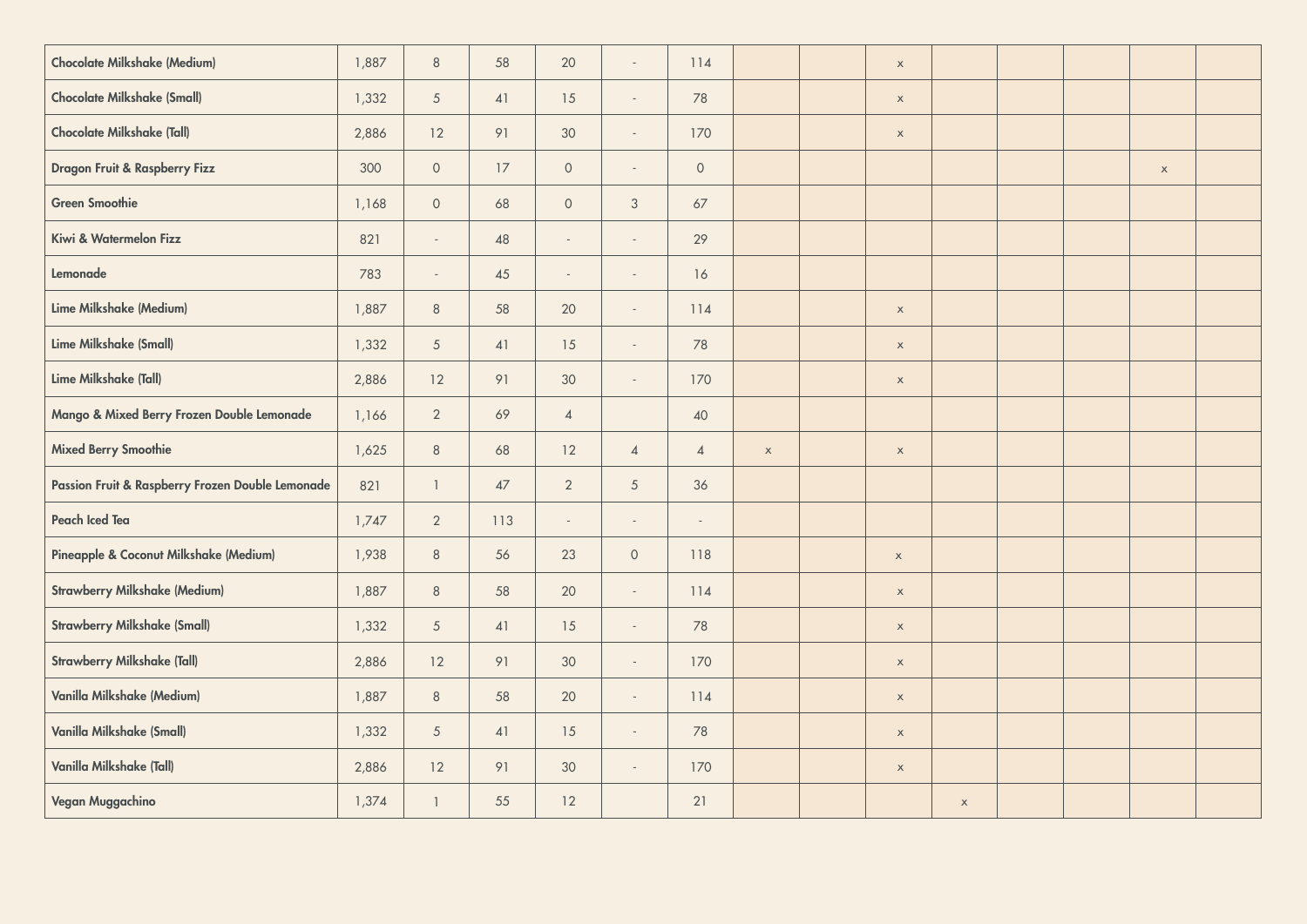|                                                      | <b>ALLERGENS</b>      |                       |                     |                   |                           |                                       |                     |              |                             |                           |                           |                           |                  |                           |
|------------------------------------------------------|-----------------------|-----------------------|---------------------|-------------------|---------------------------|---------------------------------------|---------------------|--------------|-----------------------------|---------------------------|---------------------------|---------------------------|------------------|---------------------------|
|                                                      | <b>ENERGY</b><br>(kJ) | <b>PROTEIN</b><br>(g) | <b>CARBS</b><br>(g) | <b>FAT</b><br>(g) | <b>TOTAL</b><br>FIBRE (g) | <b>TOTAL</b><br><b>SODIUM</b><br>(mg) | <b>GLUTEN</b>       | <b>WHEAT</b> | <b>COW'S</b><br><b>MILK</b> | <b>SOYA</b>               | <b>EGG</b>                | <b>NUTS</b>               | <b>SULPHATES</b> | <b>SESAME</b>             |
| KIDS' MENU - BREAD CALCULATED SEPARATELY             |                       |                       |                     |                   |                           |                                       |                     |              |                             |                           |                           |                           |                  |                           |
| <b>BBQ Steak Strips &amp; Fries</b>                  | 3,437                 | 30                    | 34                  | 64                | $\overline{2}$            | 1,165                                 |                     |              |                             | $\boldsymbol{\mathsf{X}}$ |                           |                           | $\mathsf X$      |                           |
| <b>Beef Burger</b>                                   | 6,534                 | 38                    | 67                  | 129               | 6                         | 1,711                                 | $\mathsf X$         | $\mathsf X$  | $\mathsf{x}$                | $\mathsf X$               | $\mathsf X$               |                           | $\mathsf X$      | $\boldsymbol{\mathsf{X}}$ |
| <b>Big Boy Breakfast</b>                             | 5,069                 | 21                    | 27                  | 113               | $\overline{2}$            | 1,010                                 | $\mathsf X$         | $\mathsf X$  | $\mathsf X$                 |                           | $\mathsf X$               |                           | $\mathsf X$      |                           |
| <b>Chicken Burger</b>                                | 5,258                 | 25                    | 61                  | 102               | $\overline{5}$            | 862                                   | $\mathsf X$         | $\mathsf X$  | $\mathsf{x}$                | $\boldsymbol{\mathsf{X}}$ |                           |                           | $\mathsf X$      | $\boldsymbol{\mathsf{x}}$ |
| Egg In A Nest                                        | 1,616                 | 30                    | $\mathbf{1}$        | 28                | $\omega$                  | 303                                   |                     |              | $\mathsf X$                 |                           | $\mathsf X$               |                           |                  |                           |
| Egg In A Nest (Halaal)                               | 1,590                 | 27                    | $\mathbf{1}$        | 30                | $\omega$                  | 882                                   |                     |              | $\boldsymbol{\mathsf{x}}$   |                           | $\boldsymbol{\mathsf{X}}$ |                           |                  |                           |
| Flapjack                                             | 1,598                 | $\circ$               | 58                  | 12                | $\mathbf{1}$              | 251                                   | $\mathsf X$         | $\mathsf X$  |                             |                           | $\mathsf{x}$              |                           |                  |                           |
| <b>Grilled Chicken Strips &amp; Salad [Vitality]</b> | 1,962                 | 21                    | $5\phantom{.0}$     | 39                | $\mathbf{1}$              | 799                                   |                     |              | $\mathsf X$                 |                           |                           |                           | $\mathsf X$      |                           |
| Little Chino                                         | 146                   | $\mathbb{1}$          | $\sqrt{3}$          | $\overline{2}$    | $\sim$                    | 19                                    | $\Pi \subseteq \Pi$ |              | $\boldsymbol{\mathsf{x}}$   | $\Pi \subseteq \Pi$       |                           |                           |                  |                           |
| <b>Sesame-Crusted Chicken Strips &amp; Fries</b>     | 3,485                 | 20                    | 28                  | 71                | $\overline{2}$            | 788                                   | $\mathsf X$         | $\mathsf X$  | $\boldsymbol{\mathsf{x}}$   |                           |                           |                           |                  | $\boldsymbol{\mathsf{X}}$ |
| <b>Small Bowl Of Goodness [Vitality]</b>             | 567                   | $\mathfrak{Z}$        | 20                  | 6                 | $\mathfrak{Z}$            | $\mathbf{1}$                          |                     |              | $\boldsymbol{\mathsf{X}}$   |                           |                           |                           |                  |                           |
| <b>Smashed Avo &amp; Egg On Toast [Vitality]</b>     | 702                   | $\,8\,$               | $\acute{o}$         | 14                | $\sqrt{4}$                | 75                                    |                     |              |                             |                           | $\mathsf X$               |                           |                  |                           |
| Soup & Sandwich                                      | 1,356                 | 11                    | 28                  | 19                | $\sqrt{3}$                | 1,719                                 | $\mathsf X$         | $\mathsf X$  | $\mathsf X$                 | $\mathsf X$               |                           |                           |                  |                           |
| <b>Toasted Cheddar &amp; Tomato Sandwich</b>         | 2,525                 | 18                    | 28                  | 47                | $\overline{2}$            | 864                                   |                     |              | $\mathsf X$                 |                           |                           |                           |                  |                           |
| <b>Toasted Cheddar Sandwich</b>                      | 2,491                 | 17                    | 27                  | $47\,$            | $\overline{2}$            | 730                                   |                     |              | $\mathsf X$                 |                           |                           |                           |                  |                           |
| <b>Vitality Oats [Vitality]</b>                      | 1,753                 | 14                    | 55                  | 17                | $\acute{\rm{o}}$          | 91                                    | $\mathsf X$         |              | $\boldsymbol{\mathsf{X}}$   |                           |                           | $\boldsymbol{\mathsf{X}}$ |                  |                           |
| Cream - 30ml                                         | 441                   | $\mathbf{1}$          | $\mathbf{1}$        | 11                | $\mathsf{O}\xspace$       | 8                                     |                     |              | $\boldsymbol{\mathsf{X}}$   |                           |                           |                           |                  |                           |